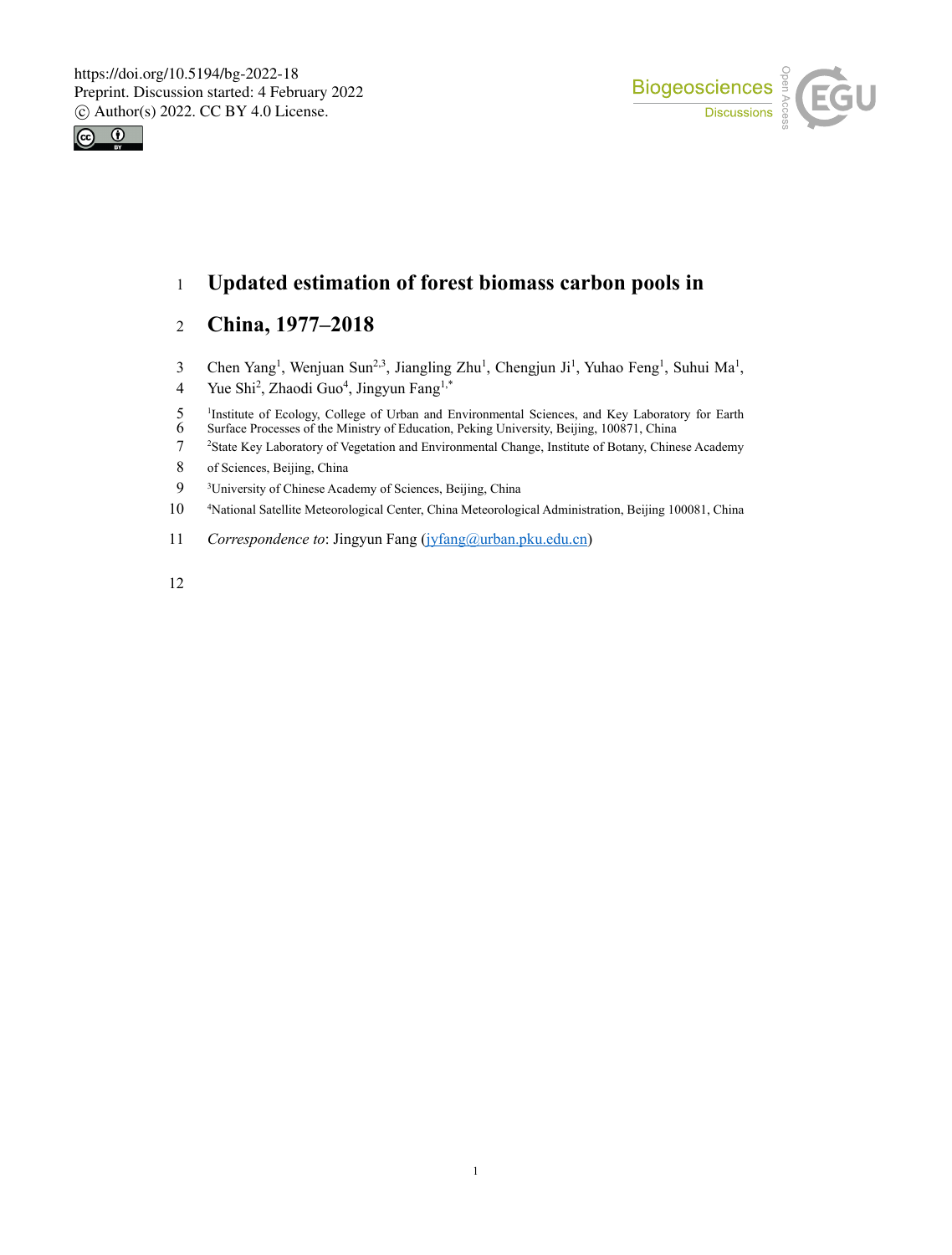



| 13 | Abstract. China is the largest reforestation country in the world and the accurate estimation of its forest                                             |
|----|---------------------------------------------------------------------------------------------------------------------------------------------------------|
| 14 | biomass carbon (C) pool is critical for evaluating the country's C budget and ecosystem services of                                                     |
| 15 | forests. Although several studies have estimated China's forest biomass using national forest inventory                                                 |
| 16 | data, most of them were limited to the period of 2004-2008. In this study, we extended our estimation to                                                |
| 17 | the most recent period of 2014–2018. Using datasets of eight inventory periods from 1977 to 2018 and                                                    |
| 18 | the continuous biomass expansion factor method, we estimated that the total biomass C pool and average                                                  |
| 19 | biomass C density of Chinese forests increased from 4717 Tg C (1 Tg = $10^{12}$ g) in the period of 1977–                                               |
| 20 | 1981 to 7975 Tg C in the period of 2014–2018 and 38.2 Mg C ha <sup>-1</sup> to 45.8 Mg C ha <sup>-1</sup> (1 Mg = $10^6$ g),                            |
| 21 | respectively, with a net increase of 3258 Tg C and an annual sink of 88.0 Tg C year <sup>-1</sup> . Over the recent 10                                  |
| 22 | years (2009–2018) the averaged national biomass C density and C sink showed a respective increase of                                                    |
| 23 | 5.0 Mg C ha <sup>-1</sup> and 91.5 Tg C year <sup>-1</sup> much larger than those of 39.6 Mg C ha <sup>-1</sup> and 63.3 Tg C year <sup>-1</sup> in the |
| 24 | period of 1977–2008. These pronouncing increases were largely attributed to afforestation practices,                                                    |
| 25 | forest age growth, and environmental changes. Our results have documented the importance of ecological                                                  |
| 26 | restoration practices and provided an essential basis for assessing ecosystem services and achieving                                                    |
| 27 | Chinas C neu trality target.                                                                                                                            |
|    |                                                                                                                                                         |

*Keywords:* Forest biomass; C sink; C density; China; ecological restoration projects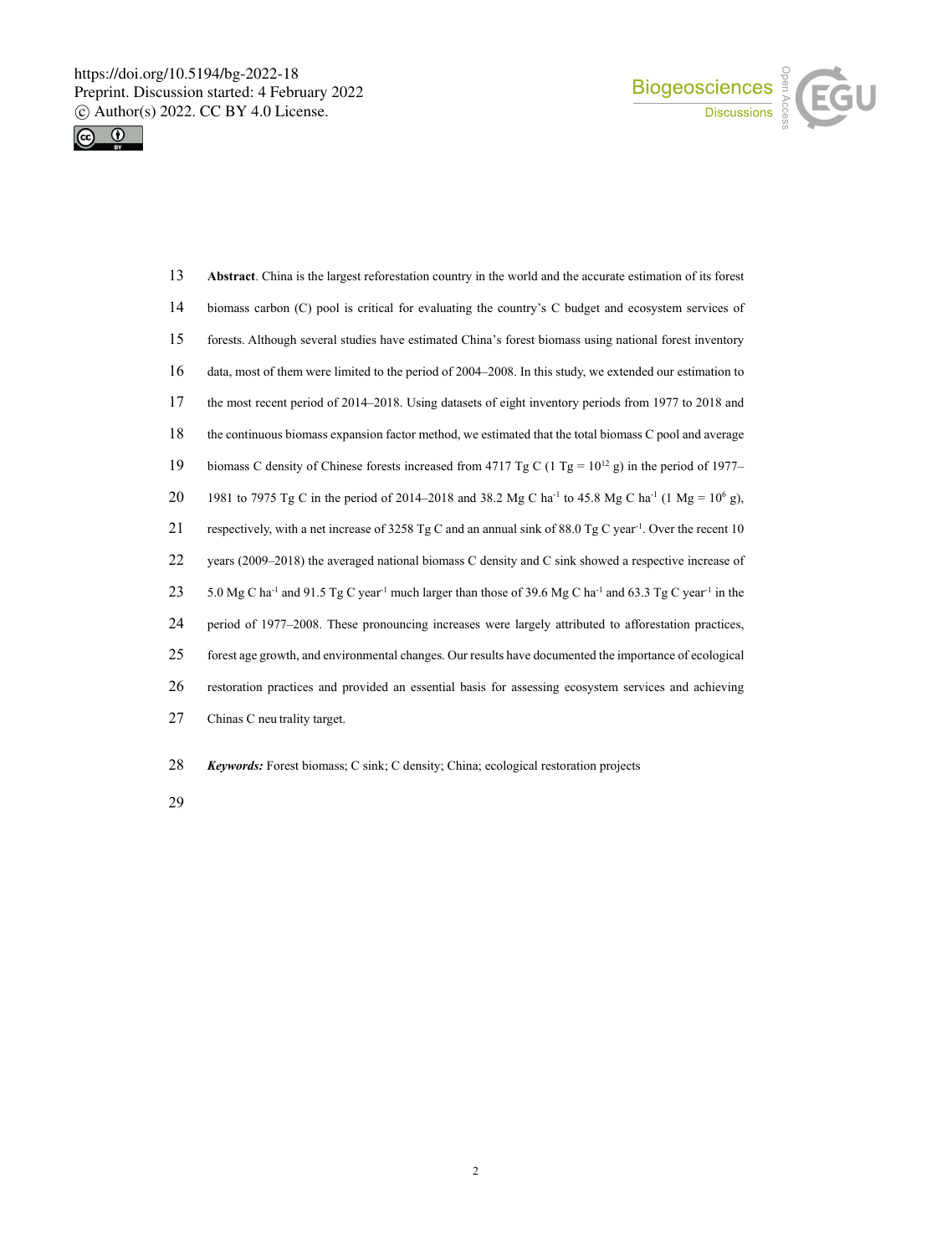



## **1. Introduction**

| 31 | Terrestrial ecosystems absorb approximately 30% of annual anthropogenic CO <sub>2</sub> emissions (Terrer            |
|----|----------------------------------------------------------------------------------------------------------------------|
| 32 | et al., 2021). Forests, covering $\sim$ 30% of the global land area (Fahey et al., 2010; Guo et al., 2013), play     |
| 33 | fundamental roles in global C balance and mitigating climate change (Pan et al., 2011; Harris et al., 2021).         |
| 34 | Globally, forests sequester large amounts of C in woody biomass and soils (Pugh et al., 2019). Thus, even            |
| 35 | small changes in the forest C pool should be considered profound feedback on climate change (He, 2012).              |
| 36 | Forest area in China ranks fifth globally, accounting for 5.51% of global total (National Forestry and               |
| 37 | Grasslands Administration, 2019). China's diverse climate conditions and forest types are unique for                 |
| 38 | forest carbon cycle research (Fang et al., 2010). China's forests are generally young with low C density             |
| 39 | and have large areal proportion of afforestation and reforestation, implying great potential for C                   |
| 40 | sequestration in the future (Xu et al., 2010; Zhao et al., 2019). Since the 1990s, numerous studies have             |
| 41 | investigated China's forest resources, C storage, and C sinks; however, most were limited to the period              |
| 42 | of 2004–2008 (e.g. Fang et al., 1996, 2001, 2007; Fang & Chen, 2001; Xu et al., 2010; Guo et al., 2013;              |
| 43 | Zhang et al., 2013; Li et al., 2015; Zhang et al., 2015). In these studies, the estimated C sinks of Chinas          |
| 44 | forest differed considerably among their dedicated periods, ranging from 21 to 99.1 Tg C year <sup>-1</sup> (Fang et |
| 45 | al., 2001; Guo et al., 2013; Zhao et al., 2019). The differences might be attributed to the diverse methods          |
| 46 | utilise and data inconsistency. There are no consistent, comprehensive comparison studies available                  |
| 47 | including forest census data after 2013 (the 8th National Forest Inventory) combined with previous                   |
| 48 | nationwide survey data. Therefore, a continuously updated estimation of China's forest C pools and                   |
| 49 | magnitudes of C sequestration will be of great importance.                                                           |
| 50 | In 2020, the Chinese government announced its promise for achieving carbon neutrality target by                      |
| 51 | 2060. Sequestrating more C through afforestation, reforestation, and optimal forest management is the                |
| 52 | most important components of nature-based solutions to global warming mitigation, and have been an                   |
| 53 | essential part of China's commitment (Yu et al., 2021). Accurately updating estimates of the forest                  |
| 54 | biomass C pool and sink capacity are also crucial for Chinas aim of reducing greenhouse gas emissions                |
| 55 | (Xu et al., 2010) and in reaching national carbon neutrality.                                                        |
| 56 | Mean biomass density, biomass expansion factor (BEF), and remote sensing are three common                            |
| 57 | methods for estimating large spatial-scale forest biomass carbon stocks (Guo et al., 2010; Zhang et al.,             |
| 58 | 2013). Among these methods, the BEF method is considered the most reliable method for large-scale                    |
| 59 | biomass C estimation (Fang et al., 1998; Fang & Wang, 2001; Guo et al., 2010; Zhang et al., 2021).                   |
| 60 | Therefore, we used the BEF method to calculate forest biomass using eight national forest inventories                |
| 61 | compiled during the period 1977–2018. We specially focus on the changes in biomass C stocks in the                   |
| 62 | most recent decade (the period of 2009–2018) and compared them with those in the earlier 30 years                    |

(1977 to 2008) to fill in the knowledge gaps in this decade.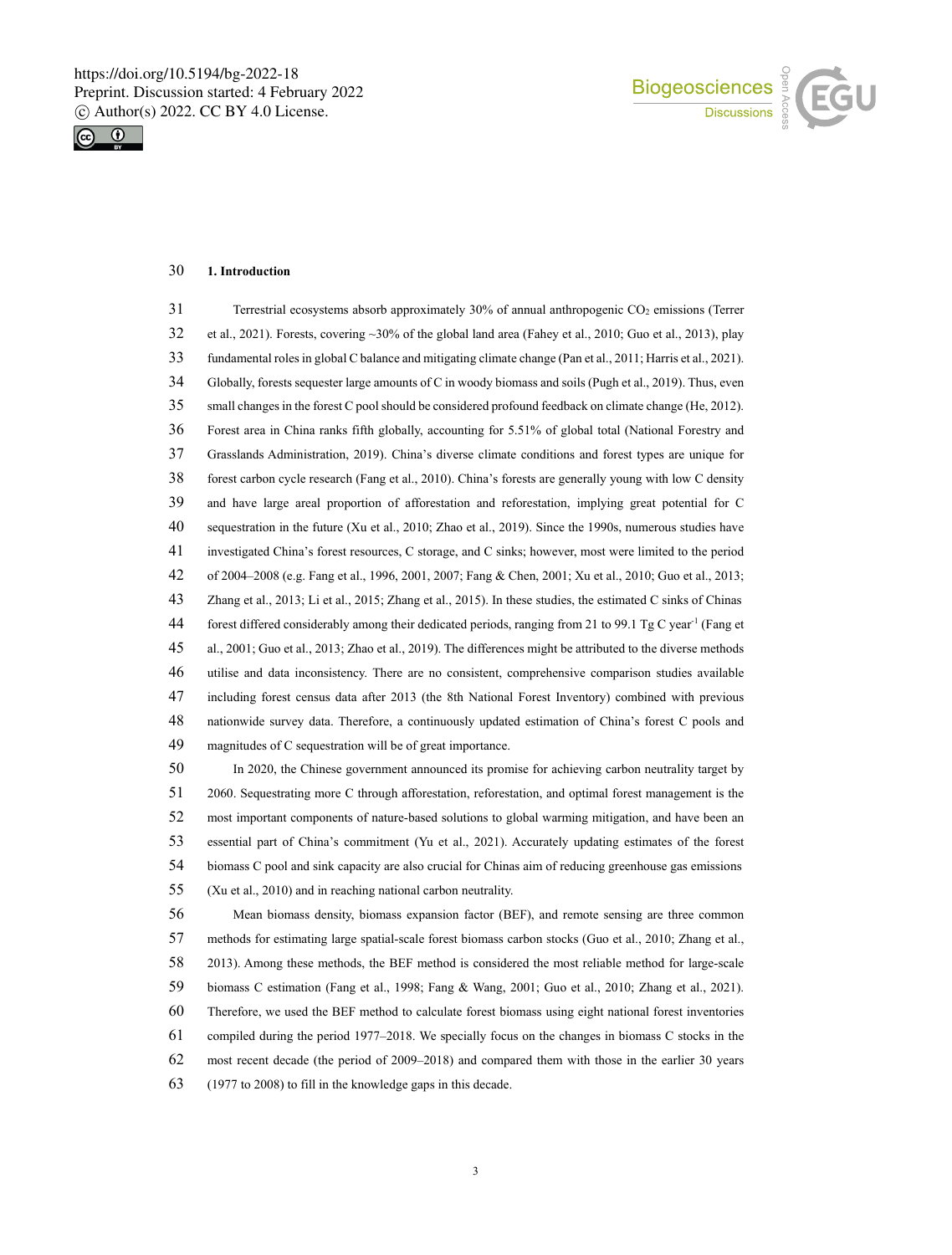



**2. Methods**

#### **2.1 Data sources**

 Eight national forest inventory datasets compiled by the Chinese Ministry of Forestry Administration from 1977 to 2018 were used in this study. Forest (the dominant tree species of the forest groups) area, timber volume, forest age, and type were reported for all provinces. According to Fang (2000), five zonal forest types including cold-temperate coniferous, temperate coniferous, temperate deciduous broad-leaved, temperate/subtropical mixed, and evergreen broad-leaved are dominate tree species. To quantify age-related tree growth, forests were further divided into five sub-groups: young, middle-aged, pre-mature, mature, and over-mature. Forest area and C stocks were calculated for each province. Chongqing municipality, which was separated from Sichuan province in 1997, was merged into Sichuan here. The detailed data of Taiwan, Hong Kong, and Macau are missing from the inventory datasets; thus, the calculations did not account for these three regions. **2.2 Data correction**

 In the early national forest inventory, the criterion of forest classification was set by the crown density at 0.3. It was revised to 0.2 in 1994. We unified the criterion by adopting the power functions (Eqs. (1) and (2)) provided by Guo et al. (2013):

$$
RBA_{0.2} = 1.290 \times AREA_{0.3}^{0.995} \ (R^2 = 0.996) \tag{1}
$$

$$
81 \t\t CARBON_{0.2}=1.147\times CARBON_{0.3}^{0.996} (R^2=0.996)
$$
\t(2)

82 where  $AREA_{0.2}$  and  $AREA_{0.3}$  are the forest areas (10<sup>4</sup> ha) with a crown density of 0.2 and 0.3, respectively, 83 and  $CARBON_{0.2}$  and  $CARBON_{0.3}$  are the biomass C pools (Tg C) with a crown density of 0.2 and 0.3, respectively.

#### **2.3 Statistical analysis**

 Fang et al. (2001) used the first-order derivative formula to calculate BEF using ground survey data of forest volume [Eq. (3) and (4)]. This approach enabled upscaling estimates from field plots to a regional level. The stock volume density was calculated according to area and stock volume of each forest type and age group in each province, and then BEF was used to calculate biomass:

90 BEF= $a+b/x$  (3)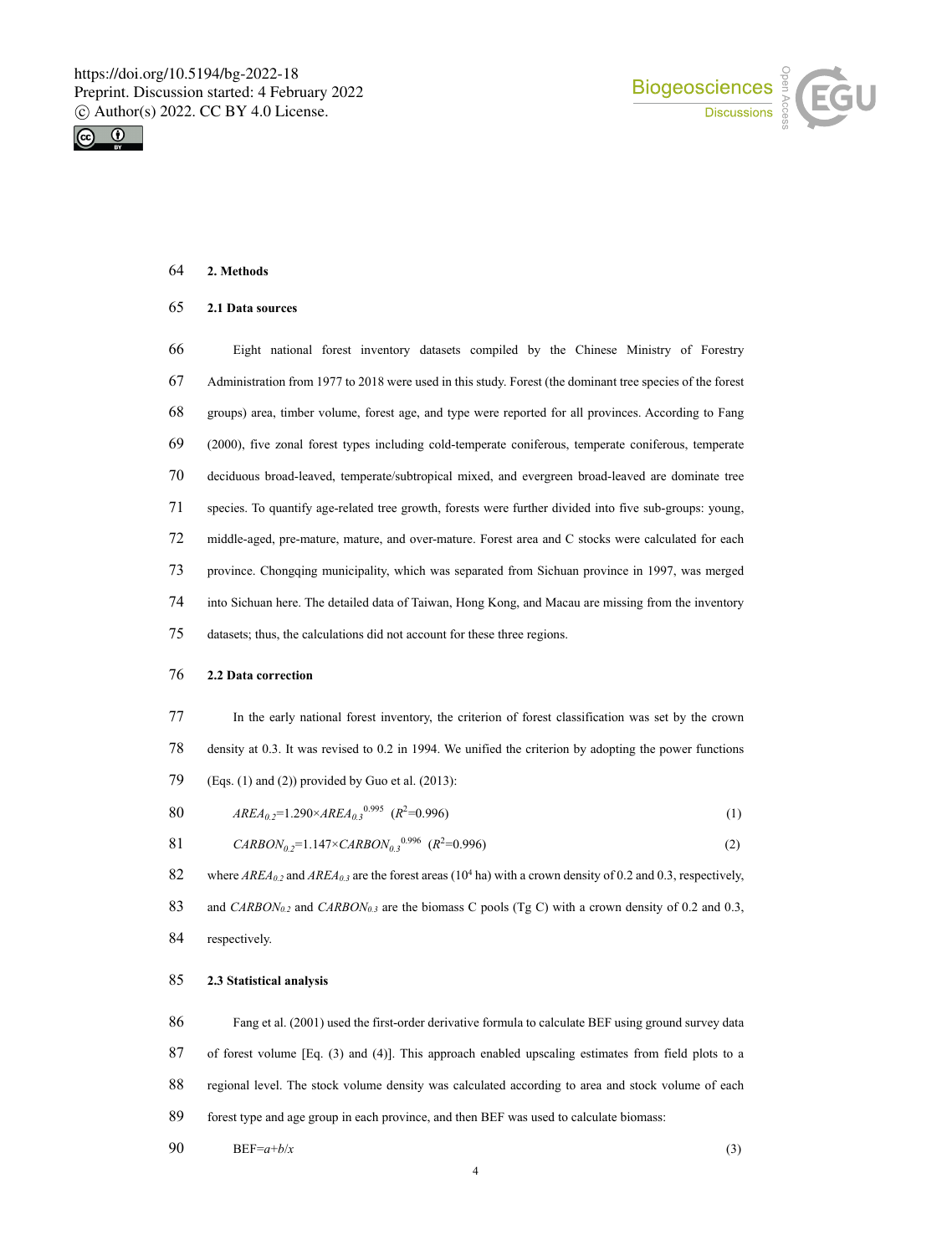



| 91 | $v = BEF \cdot V$                                                                                            |
|----|--------------------------------------------------------------------------------------------------------------|
| 92 | where x, V are the stock volume and stock volume density of a forest type at a certain age, and a and b      |
| 93 | are BEF function coefficients. BEF is the biomass expansion factor, and y is the biomass of a forest type    |
| 94 | at a certain age. BEF coefficients in Eq. (3) were retrieved from previous studies (Fang et al., 1998, 2002; |
| 95 | Fang & Wang, 2001) (Table A1). A constant C conversion factor of 0.5 was used to convert biomass into        |
| 96 | C (Fang et al., 2001).                                                                                       |

#### 97 **3 Results**

#### 98 **3.1 Forest biomass C pool and its changes**

99 The total forest biomass C stock, averaged biomass C density, and the biomass C sink during 1977– 100 2008 were 5447 Tg C, 39.6 Mg C ha<sup>-1</sup>, and 63.3 Tg C year<sup>-1</sup>, respectively (Table 1). The corresponding 101 values were 7525 Tg C, 44.6 Mg C ha<sup>-1</sup>, and 154.8 Tg C year<sup>-1</sup>, respectively, during 2009–2018, making 102 an increase C sink of 91.5 Tg C year<sup>-1</sup> (Table 1). Compared with the forest biomass C pool during 1977– 103 1981, it increased by 3258 Tg C (69.1%) during 2014–2018. In general, the C density of forest biomass 104 increased by 7.61 Mg C ha<sup>-1</sup> (19.9%) during 1977–2018 (Table 1, Figure 1). It should be noted that the 105 forest area increased by 41.0% from  $1.24 \times 10^8$  ha during 1977–1981 to  $1.74 \times 10^8$  ha during 2014–2018 106 (Table 1). Accelerated expansion of area through afforestation and reforestation may lead to a large C 107 sink of 180.2 Tg C year<sup>-1</sup> in 2014–2018 (Table 1, Figure 1). In addition, the forest biomass C pool varied 108 considerably across the different periods. It was found to have decreased by 2.9 Tg C year<sup>-1</sup> over 1994– 109 1998, which was thought to have been due to the decrease in area of natural forest from 1994–1998. 110 The biomass C pools of planted forests and natural forests increased significantly during the study 111 (Table 2). The biomass C pool of planted forest increased from 250 Tg C during 1977–1981 to 1470 Tg 112 C in 2014–2018. This indicated that biomass C sinks had an average of 33.0 Tg C year<sup>-1</sup>. The biomass C 113 density of planted forests increased from 15.6 Mg C ha<sup>-1</sup> during 1977–1981 to 28.3 Mg C ha<sup>-1</sup> during 114 2014–2018. For natural forests, the biomass C pool increased in most timesteps during the study periods. 115 Especially in the past 10 years, the biomass C sink of natural forest has grown rapidly, indicating 100.8 Tg C year-1 during 2009–2013 and 128.1 Tg C year-1 116 during 2014–2018 (Table 2). From 1977 to 2018, 117 the increase in biomass C pool of natural forests was 2037 Tg C, indicating C sinks of 55.1 Tg C year<sup>-1</sup>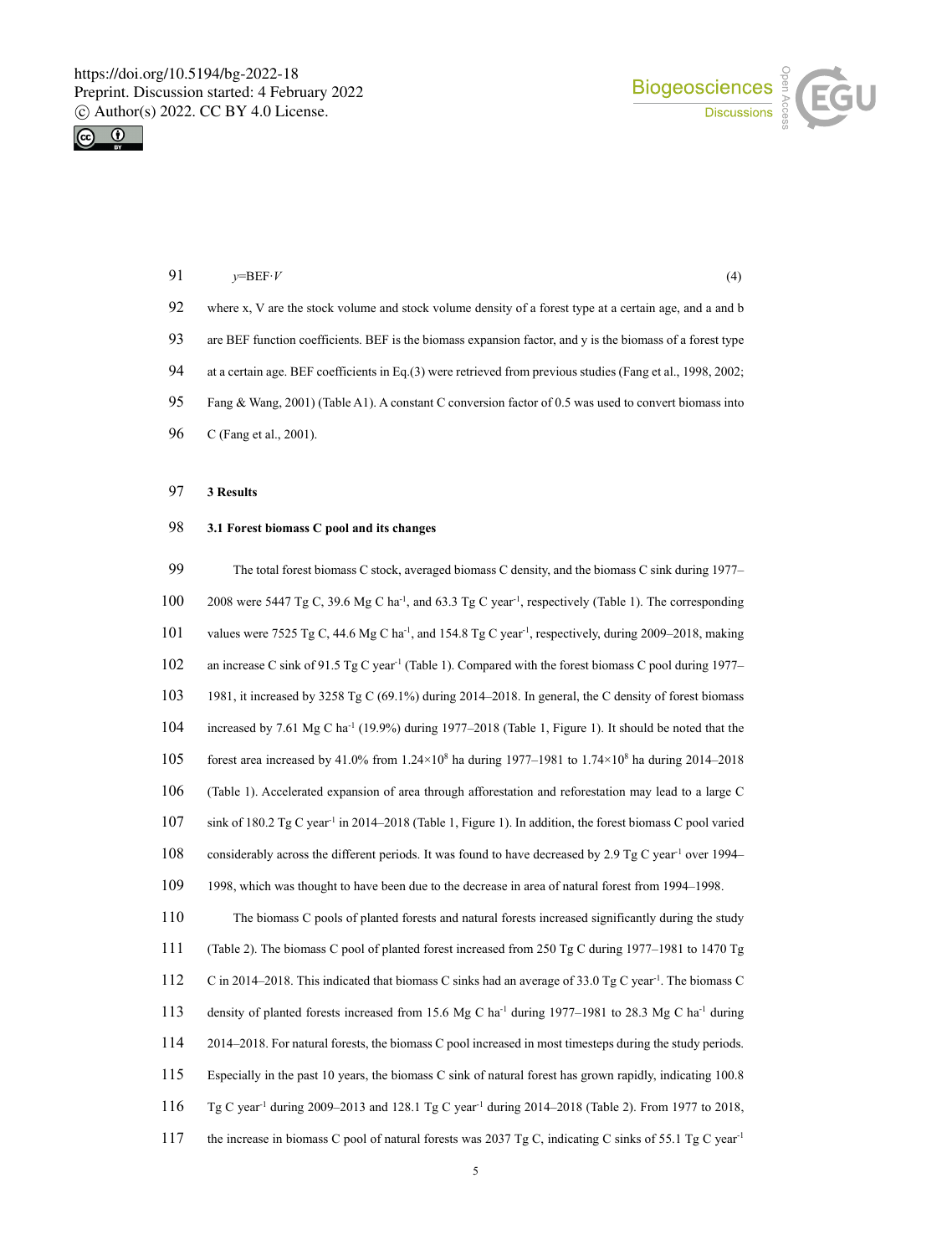



| 118 | on average. |  |
|-----|-------------|--|
|-----|-------------|--|

|  |  | 119 Table 1 Forest area, biomass C pool, C density, and C sinks from 1977 to 2018 |  |  |  |  |  |  |  |
|--|--|-----------------------------------------------------------------------------------|--|--|--|--|--|--|--|
|--|--|-----------------------------------------------------------------------------------|--|--|--|--|--|--|--|

| Period         | Forest parameter                      |      |                                       |                        |  |  |
|----------------|---------------------------------------|------|---------------------------------------|------------------------|--|--|
|                | Area $(10^4$ ha)<br>$C$ pool $(Tg C)$ |      | C density ( $Mg C$ ha <sup>-1</sup> ) | C sink $(Tg C year-1)$ |  |  |
| 1977-1981      | 12350                                 | 4717 | 38.2                                  |                        |  |  |
| 1984-1988      | 13169                                 | 4885 | 37.1                                  | 23.9                   |  |  |
| 1989-1993      | 13971                                 | 5402 | 38.7                                  | 103.5                  |  |  |
| 1994-1998      | 13241                                 | 5388 | 40.7                                  | $-2.9$                 |  |  |
| 1999-2003      | 14279                                 | 5862 | 41.1                                  | 94.9                   |  |  |
| 2004-2008      | 15559                                 | 6427 | 41.3                                  | 112.9                  |  |  |
| Average        |                                       |      |                                       |                        |  |  |
| 1977-2008      | 13762                                 | 5447 | 39.6                                  | 63.3                   |  |  |
| 2009-2013      | 16349                                 | 7074 | 43.3                                  | 129.4                  |  |  |
| 2014-2018      | 17409                                 | 7975 | 45.8                                  | 180.2                  |  |  |
| Average        |                                       |      |                                       |                        |  |  |
| 2009-2018      | 16879                                 | 7525 | 44.6                                  | 154.8                  |  |  |
| Overall change |                                       |      |                                       |                        |  |  |
| 1977–2018      | 5059                                  | 3258 | 7.61                                  | 88.0                   |  |  |



120

121 **Figure 1** Changes in the area, biomass C pool, and C density of forests from 1977 to 2018. The pink

122 box highlights the most recent results from the last ten years.

123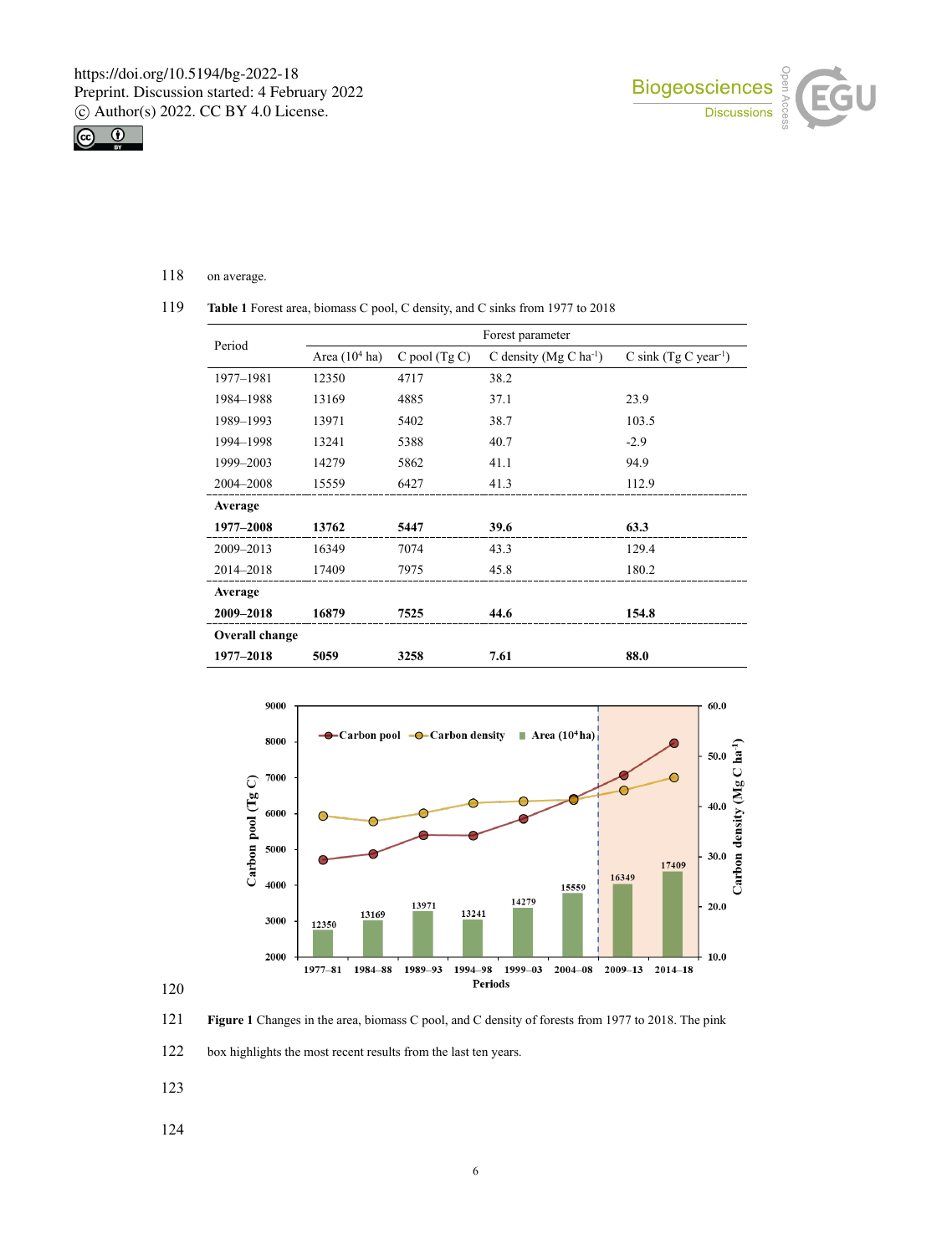



|           | Planted forest |      |                |                          | Natural forest |      |          |                           |
|-----------|----------------|------|----------------|--------------------------|----------------|------|----------|---------------------------|
| Period    | Area           | CP   | CD             | CS                       | Area           | CP   | CD       | CS                        |
|           | $104$ ha       | TgC  | $Mg C ha^{-1}$ | $Tg C year$ <sup>1</sup> | $104$ ha       | TgC  | $Mg C-1$ | $Tg C year$ <sup>-1</sup> |
| 1977-1981 | 1595           | 250  | 15.6           |                          | 10755          | 4468 | 41.5     |                           |
| 1984-1988 | 2347           | 418  | 17.8           | 24.1                     | 10822          | 4467 | 41.3     | $-0.1$                    |
| 1989-1993 | 2675           | 526  | 19.7           | 21.6                     | 11296          | 4876 | 43.2     | 81.9                      |
| 1994-1998 | 2914           | 642  | 22.0           | 23.3                     | 10326          | 4746 | 46.0     | $-26.2$                   |
| 1999-2003 | 3229           | 836  | 25.9           | 38.7                     | 11049          | 5026 | 45.5     | 56.2                      |
| 2004-2008 | 4000           | 1067 | 26.7           | 46.2                     | 11559          | 5360 | 46.4     | 66.7                      |
| 2009-2013 | 4665           | 1183 | 25.4           | 23.3                     | 11685          | 5864 | 50.2     | 100.8                     |
| 2014-2018 | 5193           | 1470 | 28.3           | 57.3                     | 12212          | 6505 | 53.3     | 128.1                     |
| 1977-2018 |                |      |                | 33.0                     |                |      |          | 55.1                      |

#### 125 **Table 2** Area, biomass C pool (CP), C density (CD), and C sinks (CS) of planted and natural forests

#### 126 **3.2 Changes of biomass C pools in different zonal forest types**

127 Compared with during1977–2008, areas of temperate coniferous forest, temperate deciduous broad-

 leaved forest and evergreen broad-leaved forest increased during 2009–2018. With the exception of the temperate deciduous broad-leaved forest, C sinks of four of the five forest types increased in the past 10 years (2009–2018) in comparison to 1977–2008 (Table 3). Particularly, the biomass C sink of evergreen 131 broad-leaved forests during 2009–2018 was 84.6 Tg C year<sup>-1</sup>, which is much higher than the average C 132 sink for the previous 30 years (22.8 Tg C year<sup>-1</sup>, 1977–2008). For more details about the area, C pool, C density and C sinks between 1977 and 2018, please refer to Table A2. There was an increase in area, biomass C density, with the biomass C pool remaining the same from 2009 to 2018. The C pool of the evergreen broad-leaved forest reached 2747 Tg C during 2014–2018 (Table 3, Table A2). Overall changes in the biomass C pools from 1977 to 2018 indicated that, with the exception of cold-temperate coniferous forests, the biomass C pools of four out of the five forest types all increased. The largest increase took place in the evergreen broad-leaved forest (1463 Tg C), which had an average annual C sink of 39.5 Tg  $C$  year<sup>-1</sup> (Table A2).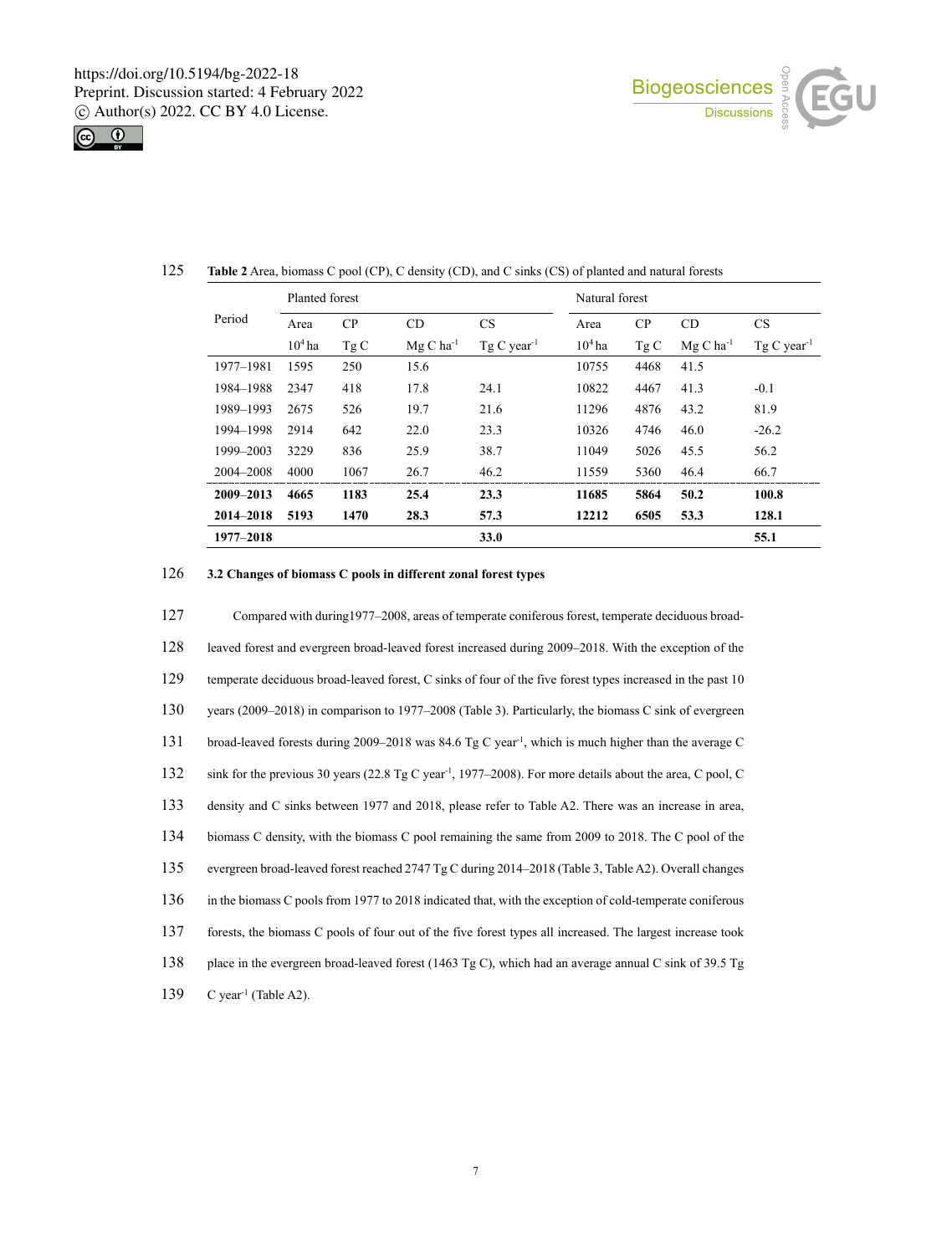



140 **Table 3** Area, biomass C pool (CP), C density (CD), and average C sinks (CS) of different zonal forest

|                        | Periods   | Area     | CP   | CD                      | <b>CS</b>                 |
|------------------------|-----------|----------|------|-------------------------|---------------------------|
| Zonal forest types     |           | $104$ ha | TgC  | $Mg Ch$ a <sup>-1</sup> | $Tg C year$ <sup>-1</sup> |
| Cold-temperate         | 1977-2008 | 2080     | 1461 | 70.2                    | $-8.2$                    |
| coniferous forest      | 2009-2018 | 1844     | 1321 | 71.6                    | 11.3                      |
| Temperate coniferous   | 1977-2008 | 1125     | 381  | 33.9                    | 9.9                       |
| forest                 | 2009-2018 | 1740     | 652  | 37.5                    | 13.7                      |
| Temperate deciduous    | 1977-2008 | 3614     | 1430 | 39.6                    | 26.2                      |
| broad-leaved forest    | 2009-2018 | 3714     | 1730 | 46.6                    | 19.5                      |
| Temperate/subtropical  | 1977-2008 | 3989     | 975  | 24.4                    | 12.6                      |
| mixed forest           | 2009-2018 | 3834     | 1308 | 34.1                    | 25.7                      |
| Evergreen broad-leaved | 1977-2008 | 2953     | 1200 | 40.7                    | 22.8                      |
| forest                 | 2009-2018 | 5748     | 2515 | 43.7                    | 84.6                      |

141 types in the recent decade compared to the previous 30 years\*

142 \* The average C sink for the previous 30years was calculated by dividing the difference between

143 the 2004–2008 and 1977–1981 C pools by 27. The average C sink over the recent decade was calculated

144 by dividing the difference between the 2014–2018 and 2004–2008 C pools by 10.

#### 145 **3.3 Biomass C sequestration in different forest age groups**

 In the original national forest inventory, only three age groups were recognised, namely young forests, middle-age forests, and old-age forests. In the subsequent inventories, forests were categorised into five different age groups. These were young, middle-age, pre-mature, mature, and over-mature forests. To ensure a consistent temporal comparison, the old growth forests from the first inventory were reclassified into pre-mature, mature, and over-mature forest groups. The growth rate by area and C pool of all forest age groups over the last 10 years (2009–2018) was higher than for the previous 30 years (1977–2008). In addition, forest area and C pool for each age group reached the highest level recorded during 2014–2018. The area and C pool of old-aged forests were both 154 the largest, at  $6.33 \times 10^7$  ha and 4387 Tg C, respectively (Figure 2). The area of young, middle-aged, and 155 old-aged forests increased from 1977 to 2018 by  $1.47\times10^{7}$  ha,  $1.08\times10^{7}$  ha, and  $2.51\times10^{7}$  ha, respectively. Meanwhile, C pools increased by 657 Tg C, 791 Tg C, and 1810 Tg C, respectively. The biomass C 157 densities of young, middle-aged, and old-aged forests increased by 7.9, 7.5, and 1.9 Mg C ha<sup>-1</sup>, respectively.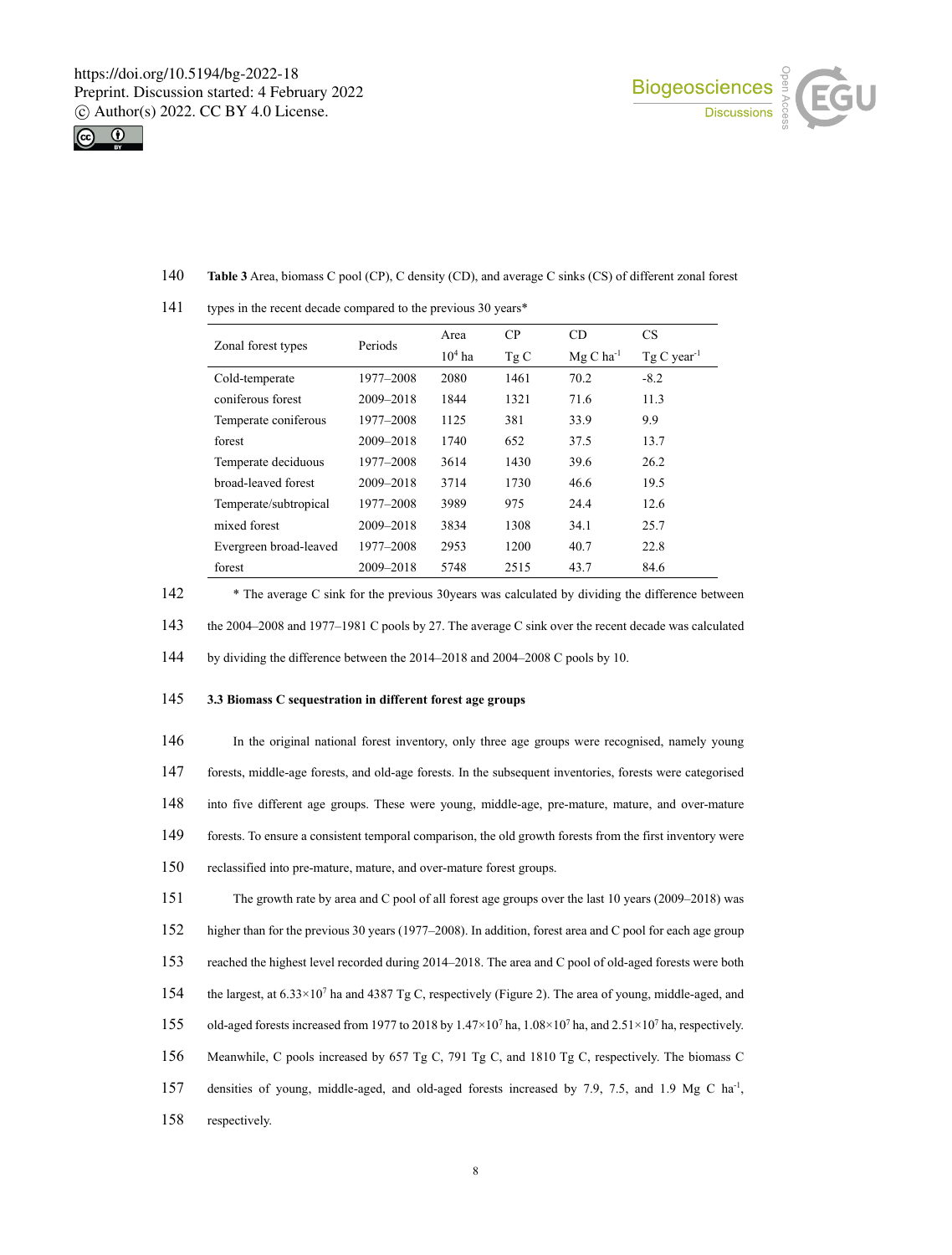







161 The pink box highlights the latest results from the last ten years.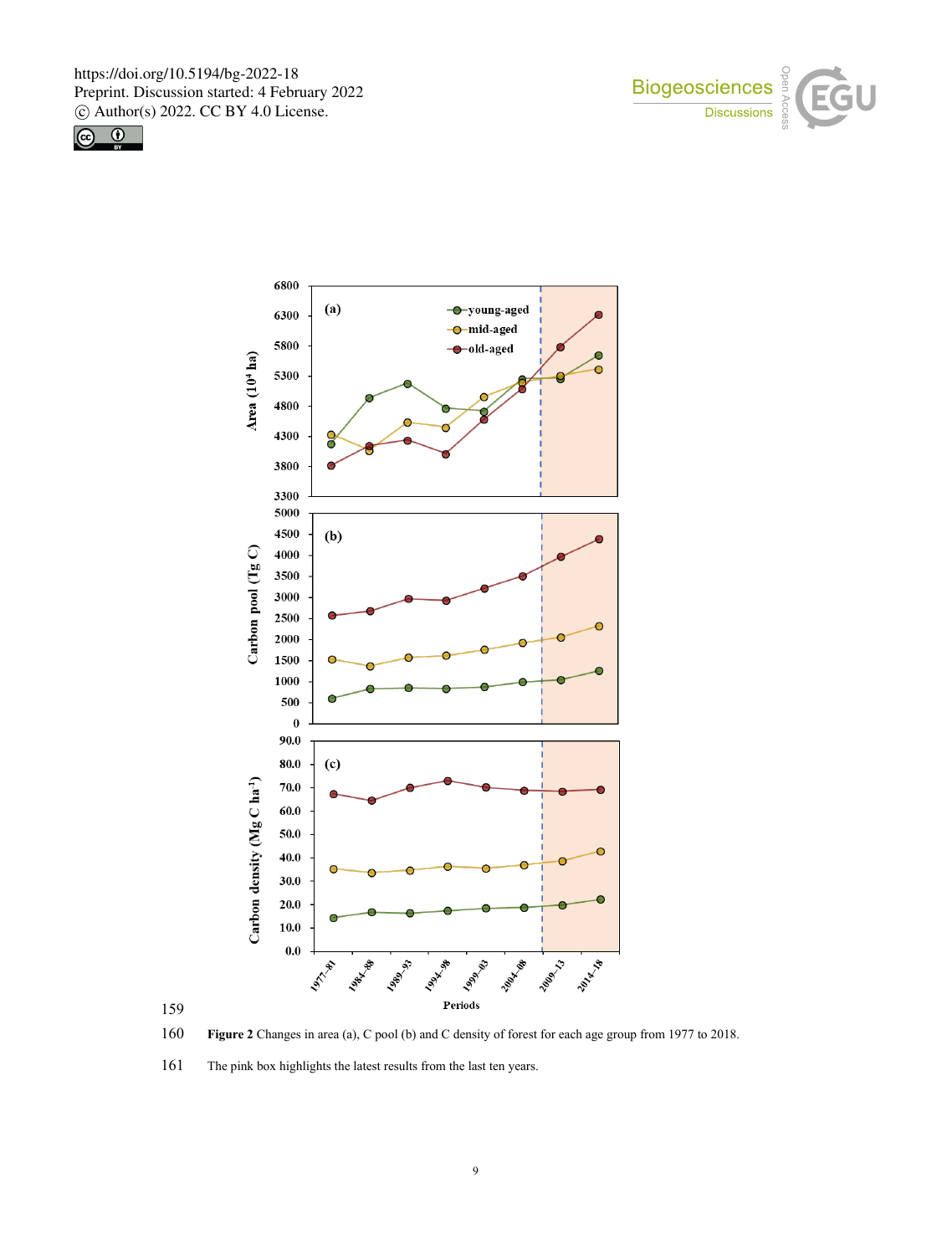



## **4 Discussion**

| 163 | National forest inventories provide the most comprehensive spatial and temporal datasets for                           |
|-----|------------------------------------------------------------------------------------------------------------------------|
| 164 | investigating forest change. Using data from eight forest inventories, this study provides an update on                |
| 165 | Chinas estimated forest biomass C, as well as obtaining the country's forest biomass C pool and how it                 |
| 166 | has varied over the last 40 years (1977–2018). This includes the most recent forest inventory period of                |
| 167 | 2014–2018. The estimated biomass C pool in this study is similar to the results reported by Zhang et al.               |
| 168 | (2015) and Zhao et al. (2021), lower than those by Fang et al. (2007), and higher than those by Zhang et               |
| 169 | al. (2021). Fang et al. (2007) determined a forest biomass C sink of 75.2 Tg C year <sup>-1</sup> from 1977 to 2003,   |
| 170 | which is higher than the results found by this study $(52.0 \text{ Tg C year}^{-1})$ . This could be due to the linear |
| 171 | relationship in the conversion process of crown density from 0.3 to 0.2 by Fang et al. (2007), but in this             |
| 172 | study the power functions (Eqs. (1) and (2)) relationship conversion were adopted. Zhang et al. (2021)                 |
| 173 | did not use a unified standard for crown density (1977–1993), instead using data with crown density                    |
| 174 | greater than or equal to 0.3, lowering the C pool results during the same period.                                      |
| 175 | Results from the current study revealed that the latest forest biomass C pool (7975 Tg C, 2014-                        |
| 176 | 2018) was much larger than 4717 Tg C from 1977–1981, with an increase of 3258 Tg C (69.1%), and                        |
| 177 | accordingly, the C sink averaged 88.0 Tg C year <sup>-1</sup> . Since the late 1970s, China has launched six key       |
| 178 | national ecological restoration projects, including the Three-North Shelter Forest Program which                       |
| 179 | initiative aims to protect the country's environment, as well as to restore degraded ecosystems (Lu et al.,            |
| 180 | 2018). Through large-scale afforestation and reforestation projects, China now has the largest planted                 |
| 181 | forest area in the world (Guo et al., 2013; Lu et al., 2018), which contributed 71.2% of total forest area             |
| 182 | expansion in China from 1977 to 2018 (Table 2). On the one hand, with these ecological restoration                     |
| 183 | projects, management practices including forest enclosure, tending, and reduction of timber harvesting,                |
| 184 | have promoted the growth of natural forests (Xu et al., 2017; Fang et al., 2018; Lu et al., 2018). As a                |
| 185 | result, the area and biomass C pool of natural forests has increased greatly from $1.08 \times 10^8$ ha and 4,468      |
| 186 | Tg C during 1977–1981 to 1.22 ×10 <sup>8</sup> ha and 6,505 Tg C during 2014–2018, respectively. Moreover, the         |
| 187 | natural forest resource protection projects have prevented C loss from the vegetation and subsequently                 |
| 188 | enhanced C stocks sinks, as well as allowing the area and biomass C pool of natural forests to increase                |
| 189 | (Xu et al., 2010; Fang et al., 2014a).                                                                                 |
|     |                                                                                                                        |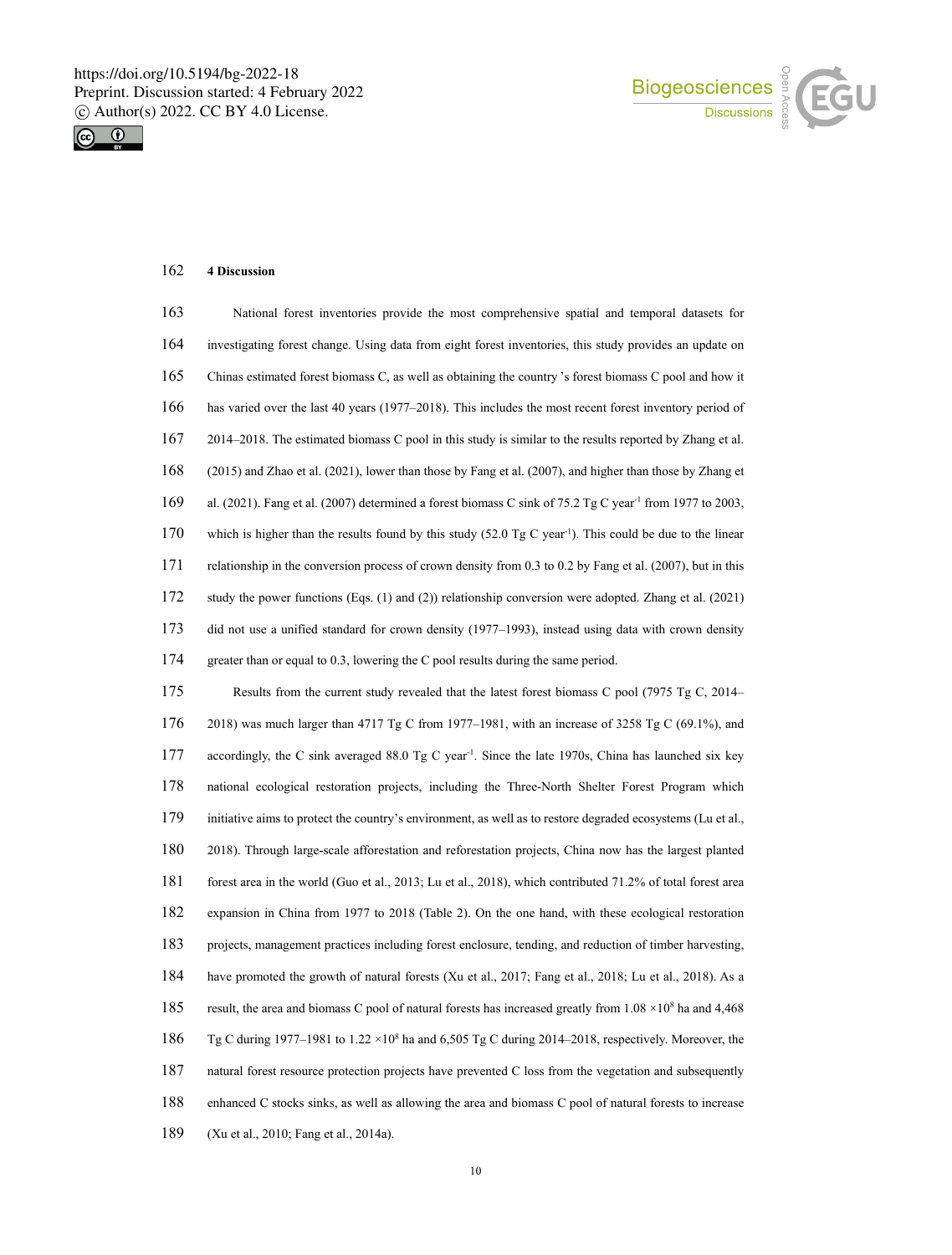



| 190 | On the other hand, large-scale plantation projects since the 1970s (Guo et al., 2013) have resulted               |
|-----|-------------------------------------------------------------------------------------------------------------------|
| 191 | in extensive forests reaching maturity. From 1977 to 2018, the area of middle- and old-age forests, and           |
| 192 | biomass C density of young and middle-aged forests has increased. Meaning, a large area of immature               |
| 193 | forest has there converted to reach the next age level for each period. The increase in biomass C density         |
| 194 | is an important factor for the growth of biomass C pools (Fang et al., 2014a). It is worth noting that            |
| 195 | biomass C density of old-aged forests has gradually stabilised over the last 10 years (2009–2018) (Figure         |
| 196 | 2). In addition to the death of trees due to natural disasters, the main reason for this decline may be the       |
| 197 | implementation of deforestation measures in old-aged forests. According to the 'Forest Law of the                 |
| 198 | Peoples Republic of China', mature forests are subject to reforestation after selective controlled selective      |
| 199 | cutting, thinning, and clearing of trees (Zhao et al., 2021). Several studies (Nabuurs et al., 2013; Coulstion    |
| 200 | et al., 2015; Harel et al., 2021) have found that ageing forests have a slowing C accumulation rate and a         |
| 201 | reduced change of C accumulation. Therefore, selective clearing and reforestation are more profitable             |
| 202 | for ways of improving levels of forest C sequestration (Nabuurs et al., 2013; Zhao et al., 2021).                 |
| 203 | In compared to the previous 30 years from 1977–2008, total forest area, biomass C stock, and                      |
| 204 | averaged biomass C density increased tremendously in the last 10 years from 2009–2018, especially for             |
| 205 | C stock and C density. The C sink was 154.8 Tg C year <sup>-1</sup> over the last 10 years, which was much higher |
| 206 | than that of 63.3 Tg C year <sup>-1</sup> during the previous 30 years. With a slowing down growth rate of forest |
| 207 | area (Figure 1, Table 1), the increase in C density by the ongoing afforestation projects and forest growth       |
| 208 | has been an important driving factor for the rapid increase in C pool over the last decade from 2009–             |
| 209 | 2018 (Zhao et al., 2021). The huge C sinks brought about by large-area forests with increased biomass C           |
|     |                                                                                                                   |

density should be an important source of power for Chinas forest C sinks after 2010 (Yu et al., 2021).

 Historical environmental changes may be another important reason for promoting Chinas forest growth over the last decade. Owing to the use of fossil fuels and other human activities over the past few 213 decades, China has experienced continuous increases in atmospheric CO<sub>2</sub> concentration and significant warming (Wei et al., 2009; Piao et al., 2010; Tian et al., 2011). From 1977 to 2018, the average annual change (2.29 ppm) in CO2 concentration in China over the last ten years (2009–2018) is greater than that for the previous 30 years (1977–2008) (1.68 ppm; Global Montitoring Laboratory, 217 https://www.gml.noaa.gov/). Elevated CO<sub>2</sub> concentrations strengthen C fertilisation in trees (Beedlow et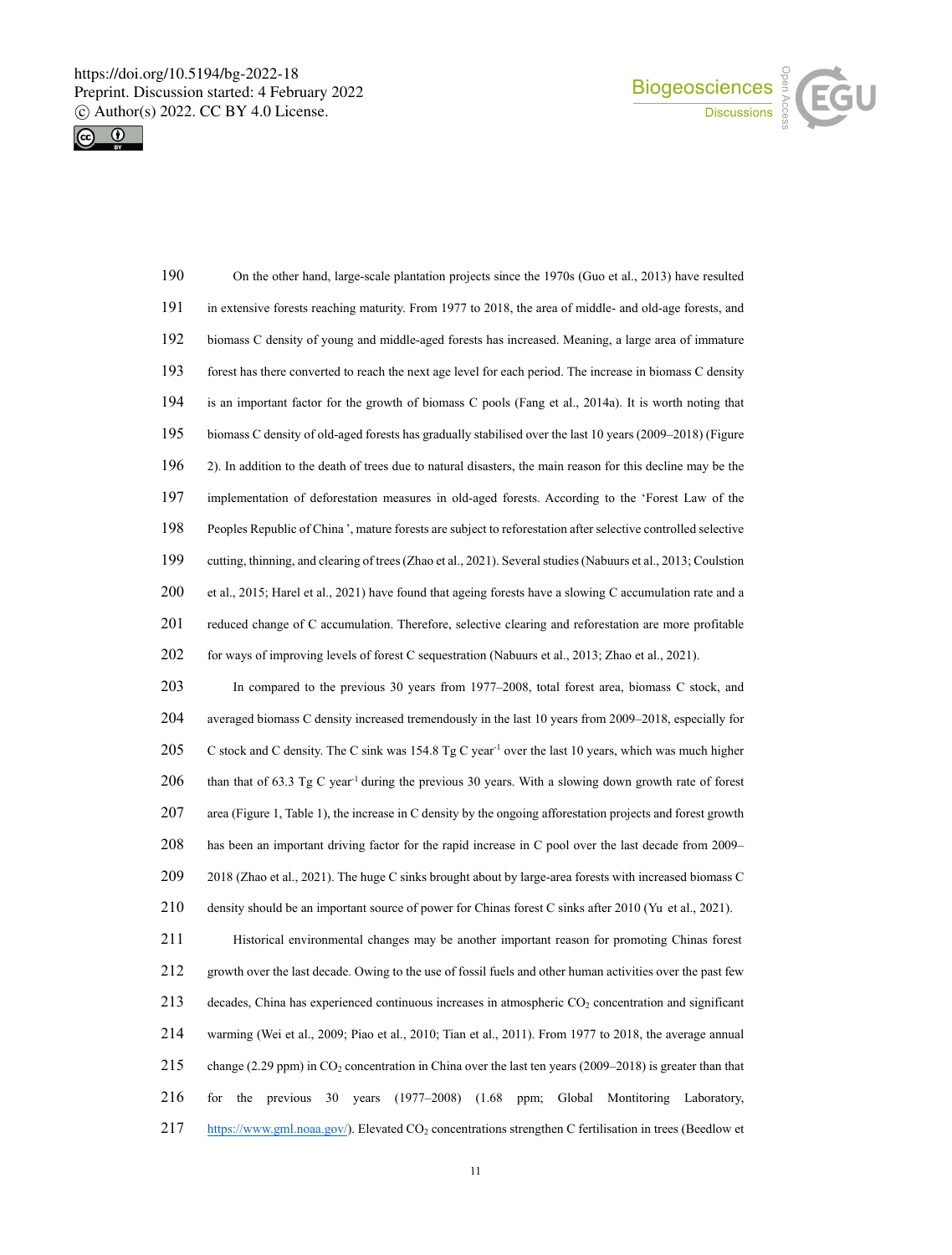



- al., 2004; Norby et al., 2005; Piao et al., 2009; Tian et al., 2011), which was one of the most important factors driving the long-term C sink in China (Pan et al., 2011). In addition, average annual temperatures for Chinese forest areas (11.3°C) over the last 10 years (2009–2018) were higher than those (10.8°C) from the previous 30 years (1977–2008; China Meteorological Data Service Center, 222 https://data.cma.cn/data/index.html). The warming climate promotes biomass C accumulation both by accelerating photosynthesis and elongating growing seasons (Zhou et al., 2001; Piao et al., 2006; Fang et al., 2014b). This may also lead to an increase in the forest biomass C pool in China. In summary, expansion of Chinas forests (increasing area), forest growth (increasing C density), and environmental changes have contributed to the promotion of C sinks, particularly in recent decade (Fang et al., 2014a, b; Li et al., 2016; Zhao et al., 2019; Zhao et al., 2021). The estimation involved in the study are presented with some uncertainties. In general, the national forest inventory data were assumed to have small errors of less than 5% (Fang et al., 2001). Survey
- accuracy of the forest area and timber volume was over 90% (National Forestry and Grasslands Administration, 2019). The method used to calculate biomass from surveyed stand volume data, and the 232  $R^2$  of the BEF function (Eq. (3) and (4)) of the dominant tree species was higher than 0.80 (Table A1), suggesting our estimates of forest biomass were statistically reliable. Previous studies have shown estimate error of forest biomass at national scale using the BEF function are not likely to exceed 3% (Fang & Chen, 2001; Fang et al., 1996, 2002). Despite these uncertainties, the results of this study provide relatively high accuracy and a comprehensive assessment of the forest C budget.

#### **5 Conclusion**

 In this study, we estimated forest biomass C storage and its changes in China over the past 40 years (1977–2018) and especially updated their estimates in the most recent decade (2009–2018), using the biomass expansion factor method and eight national forest inventories conducted every five years. We concluded that Chinese forest biomass C pool increased by 3258 Tg C with an annual C sink of 88.0 Tg 242 C year<sup>-1</sup> from 1977 to 2018. The biomass C pool and C sink in the last 10 years (7525 Tg C and 154.8) 243 Tg C year<sup>-1</sup>, 2009–2018) were much higher than those of the previous 30 years (5447 Tg C and 63.3 Tg 244 C year<sup>-1</sup>, 1977–2008), although the C sink strength displayed large variations in different periods.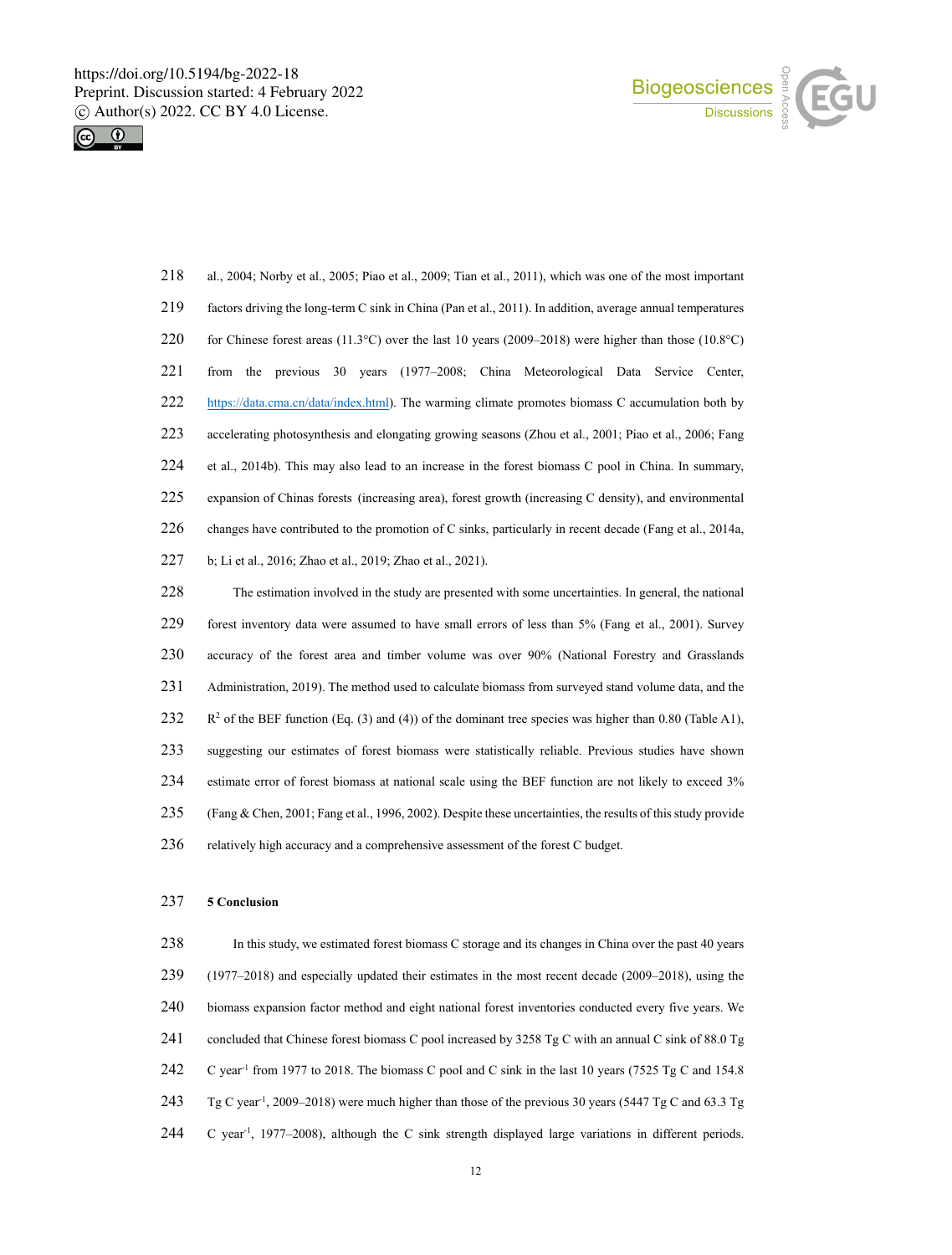



- Expansion of forest area, forest growth, and environmental changes were proposed as the main drivers
- of this significant C increase especially in the recent decade. Our study updates the previous estimates of
- Chinas forest C storage and its changes and provides an essential basis for policy -making for ecosystem
- services and the carbon neutrality target in China.

#### **Author contribution**

- JY Fang and C Yang designed the study and conducted the analysis, C Yang analysed the data and
- wrote the first draft, ZD Guo provided part of datasets, WJ Sun, JL Zhu, CJ J, YH Feng, SH Ma, Y Shi,
- and JY Fang revised the manuscript and gave final approval for publication.

### **Competing Interest**

 The authors declare that they have no known competing financial interests or personal relationships that could have appeared to influence the work reported in this paper.

#### **Acknowledgements**

- This study was funded by the National Natural Science Foundation of China (31988102 and
- 41871038). We also thank the National Forestry and Grass Administration for the data support.
-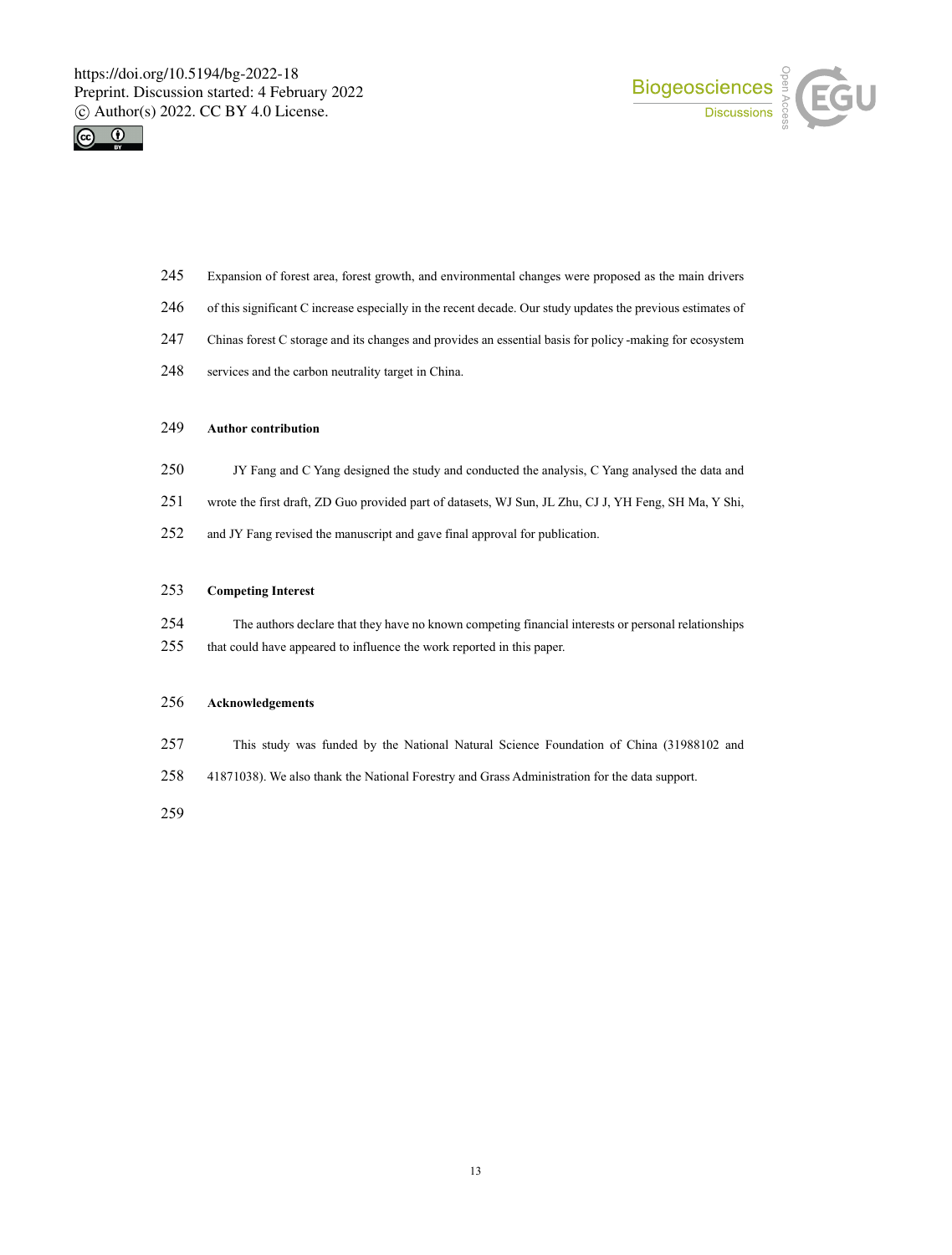



#### **References**

- 261 Beedlow, P. A., Tingey, D. T., Phillips, D. L., Hogsett, W. E. and Olszyk, D. M.: Rising atmospheric CO<sub>2</sub>
- and carbon sequestration in forests, Front. Ecol. Environ., 2, 315–322, 2004.
- Coulston, J. W., Wear, D. N. and Vose, J. M.: Complex forest dynamics indicate potential for slowing
- carbon accumulation in the southeastern United States, Sci. Rep., 5, 8002, 2015.
- Fahey, T. J., Woodbury, P. B., Battles, J. J., Goodale, C. L., Hamburg, S. P., Ollinger, S. V. and Woodall,
- C. W.: Forest carbon storage: ecology, management, and policy, Front. Ecol. Environ., 8, 245–252,
- 2010.
- Fang, J. and Chen, A.: Dynamic forest biomass carbon pools in China and their significance, Acta Bot.
- Sin., 43, 967–973, 2001.
- Fang, J., Chen, A., Peng, C., Zhao, S. and Ci, L.: Changes in forest biomass carbon storage in China
- between 1949 and 1998, Science, 292, 2320–2322, 2001.
- Fang, J., Chen, A., Zhao, S. and Ci, L.: Estimating biomass carbon of China's forest: supplementary
- notes on report published in science (291: 2320–2322) by Fang et al. 2001, Acta Phytoecologica Sinica. 26, 243–249, 2002.
- 
- Fang, J., Guo, Z., Hu, H., Kato, T., Muraoka, H. and Song, Y.: Forest biomass carbon sinks in East Asia,
- with special reference to the relative contributions of forest expansion and forest growth, Glob.
- Change Biol., 20, 2019–2030, 2014a.
- Fang, J., Guo, Z., Piao, S. and Chen, A.: Terrestrial vegetation carbon sinks in China, 1981–2000, Sci.
- China Ser. D-Earth Sci., 50, 1341–1350, 2007.
- Fang, J., Kao, T., Guo, Z., Yang, Y., Hu, H., Shen, H., Zhao, X., Kishimoto-Mo, A. W., Tang, Y. and
- Houghton, R. A.: Evidence for environmentally enhanced forest growth, Proc. Natl. Acad. Sci. U.
- S. A., 111, 9527–9532, 2014b.
- Fang, J., Liu, G. and Xu, S.: Biomass and net production of forest vegetation in China, Acta Ecologica
- Sinica, 16, 497–508, 1996.
- Fang, J.: Forest productivity in China and its response to global climate change, Acta Phytoecologica
- Sinica, 24, 513–517, 2000.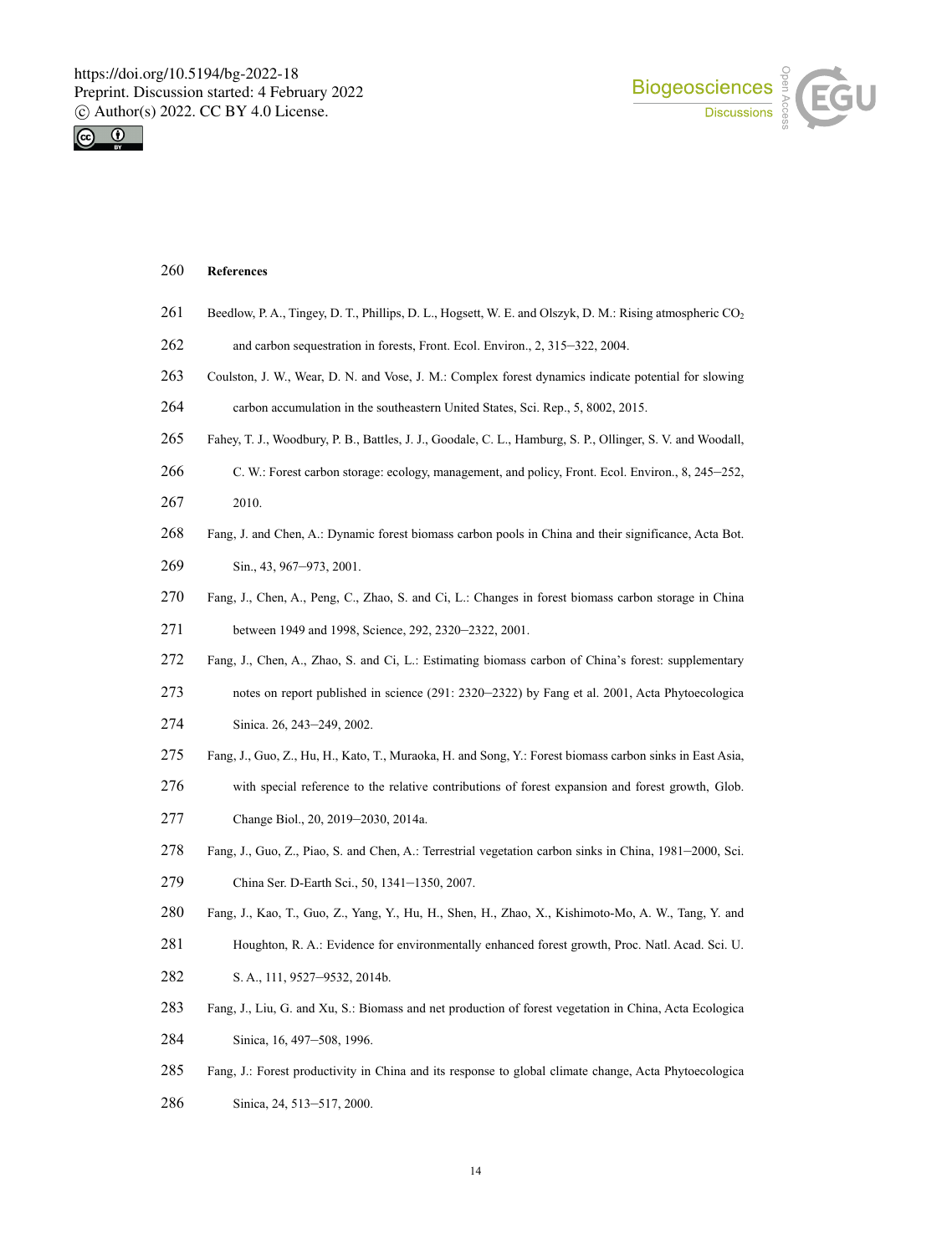



- Fang, J., Tang, Y. and Yowhan, S.: Carbon cycle research: Why east Asian ecosystems are important, Sci.
- China-Life Sci., 40, 561–565, 2010.
- Fang, J., Wang, G., Liu, G. and Xu, S.: Forest biomass of China: An estimate based on the biomass-
- volume relationship, Ecol. Appl., 8, 1084–1091, 1998.
- Fang, J. and Wang, Z.: Forest biomass estimation at regional and global levels, with special reference to
- Chinas forest biomass, Ecol. Res., 16, 587–592, 2001.
- Fang, J., Yu, G., Liu, L., Hu, S. and Chapin, F. S.: Climate change, human impacts, and carbon
- sequestration in China, Proc. Natl. Acad. Sci. U. S. A., 115, 4015–4020, 2018.
- Guo, Z., Fang, J., Pan, Y. and Birdsey, R.: Inventory-based estimates of forest biomass carbon stocks in
- China: A comparison of three methods, For. Ecol. Manage., 259, 1225–1231, 2010.
- Guo, Z., Hu, H., Li, P., Li, N. and Fang, J.: Spatio-temporal changes in biomass carbon sinks in China's
- forests during 1977-2008, Sci. China-Life Sci., 43, 421–431, 2013.
- Harris, N. L., Gibbs, D. A., Baccini, A., Birdsey, R. A., de Bruin, S., Farina, M., Fatoyinbo, L., Hansen,
- M. C., Herold, M., Houghton, R. A., Potapov, P. V., Suarez, D. R., Roman-Cuesta, R. M., Saatchi,
- S. S., Slay, C. M., Turubanova, S. A., and Tyukavina, A.: Global maps of twenty-first century forest
- carbon fluxes, Nat. Clim. Chang., 11, 1–7, 2021.
- Harel, A., Evelyne, T. and David, P.: Ageing forests and carbon storage: a case study in boreal balsam fir
- stands, Forestry, 94, 651–663, 2021.
- He, J.: Carbon cycling of Chinese forests: From carbon storage, dynamics to models, Sci. China-Life
- Sci., 42, 252–254, 2012.
- Li, P., Zhu, J., Hu, H., Guo, Z., Pan, Y., Birdsey, R. and Fang. J.: The relative contributions of forest
- growth and areal expansion to forest biomass carbon, Biogeosciences, 13, 375–388, 2016
- Li, Y., Xu, X. and Zhang, C.: Study on dynamics of arboreal forest carbon storage in China, Forest
- Engineering, 31, 50–55, 10.16270/j.cnki.slgc.2015.04.012, 2015.
- Lu, F. Hu, H., Sun, W., Zhu, J., Liu, G., Zhou, W., Zhang, Q., Shi, P., Liu, X., Wu, X., Zhang. L., Wei,
- X., Dai, L., Zhang, K., Sun, Y., Xue, S., Zhang, W., Xiong, D., Deng, L., Liu, B., Zhou, L., Zhang,
- C., Zheng, X., Cao, J., Huang, Y., He, N., Zhou, G., Bai, Y., Xie, Z., Tang, Z., Wu, B., Fang, J., Liu,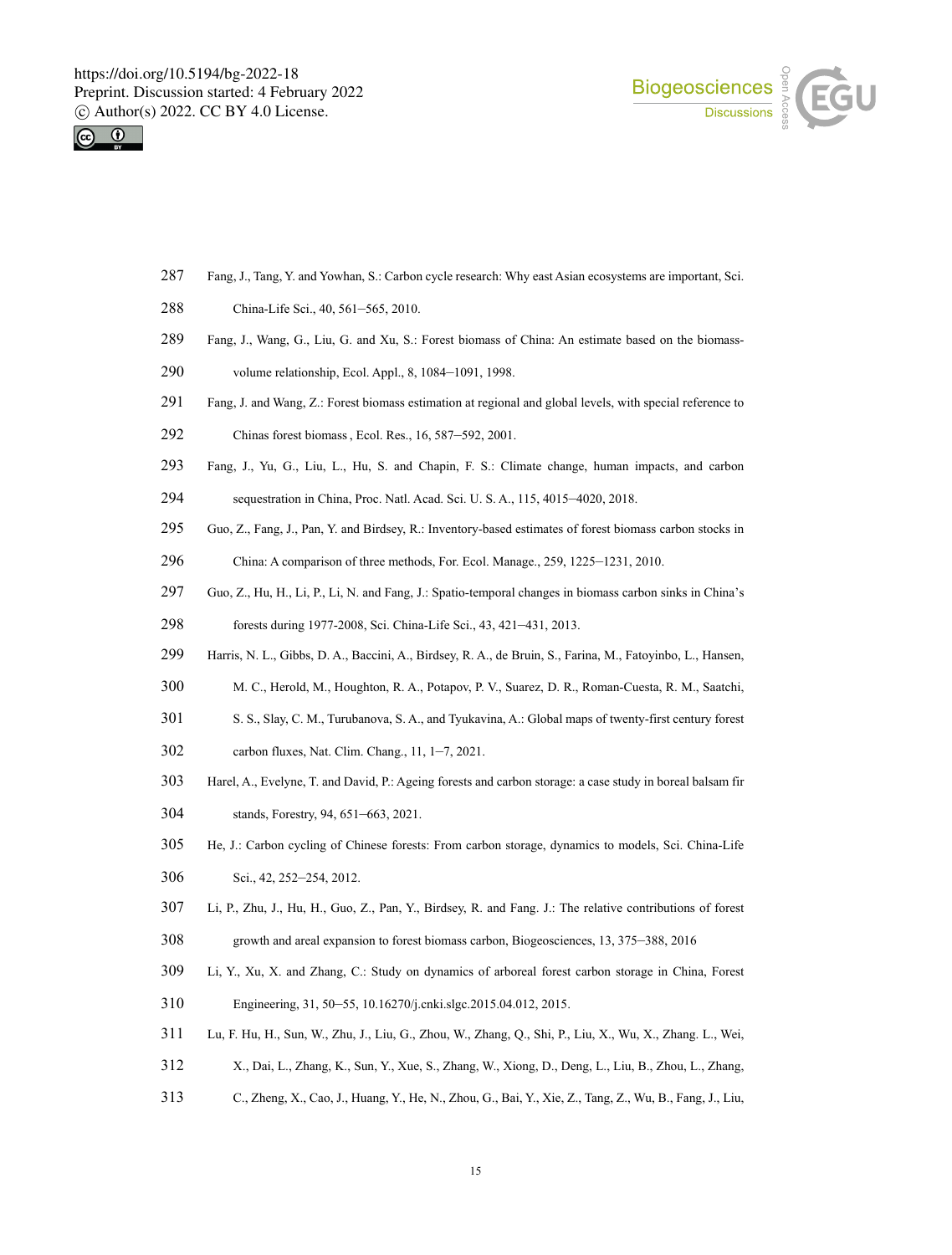



- G. and Yu, G.: Effects of national ecological restoration projects on carbon sequestration in China
- from 2001 to 2010, Proc. Natl. Acad. Sci. U. S. A., 115, 4039–4044, 2018.
- Nabuurs, G. J., Lindner, M., Verkerk, P. J., Gunia, K., Deda, P., Michalak, R. and Grassi, G.: First signs
- of carbon sink saturation in European forest biomass, Nature Climate Change, 3, 792–796, 2013.
- National Forestry and Grasslands Administration: China Forest Resources Report, 2014–2018, China
- Forestry Publishing House, Beijing, 2019.
- Norby, R. J., De Lucia, E. H., Gielen, B., Calfapietra, C., Giardina, C. P., King, J, S., Ledford, J.,
- McCarthy, H. R., Moore, D. J. P., Ceulemans, R., De Angelis, P., Finzi, A. C., Schlesinger, W. H.,
- 322 Oren, R.: Forest response to elevated  $CO<sub>2</sub>$  is conserved across a broad range of productivity, Proc.
- Natl. Acad. Sci. U. S. A., 102, 18052–18056, 2005.
- Pan, Y., Birdsey, R. A., Fang, J., Houghton, R., Kauppi, P. E., Kurz, W. A., Phillips, O. L., Shvidenko, A.,
- Lewis, S. L., Canadell, J. G., Ciais, P., Jackson, R. B., Pacala, S. W., McGuire, A. D., Piao, S.,
- Rautiainen, A., Sitch, S. and Hayes, D.: A Large and Persistent Carbon Sink in the Worlds Forests,
- Science, 333, 988–993, 2011
- Piao, S., Ciais, P., Friedlingstein, P., de Noblet-Ducoudre, Cadule, P., Viovy, N. and Wang, T.:
- Spatiotemporal patterns of terrestrial carbon cycle during the 20th century, Glob. Biogeochem.
- Cycle, 23, GB4026, 2009.
- Piao, S., Ciais, P., Huang, Y., Shen Z., Peng, S., Li, J, Zhou, L., Liu, H., Ma, Y., Ding, Y., Friedlingstein,
- P., Liu, C., Tan, K., Yu, Y., Zhang, T. and Fang, J.: The impacts of climate change on water resources
- and agriculture in China, Nature, 467, 43–51, 2010.
- Piao, S., Fang, J., Zhou, L., Ciais, P. and Zhu, B.: Variations in satellite-derived phenology in China's
- temperate vegetation, Glob. Change Biol., 12, 672–685, 2006.
- Post, W. M., Emanuel, W. R., Zinke, P. J. and Stangenberger, A. G.: Soil carbon pools and world life
- zones, Nature, 298, 156–159, 1982.
- Pugh, T. A. M., Lindeskog, M., Smith, B., Poulter, B., Arneth, A., Haverd, V. and Calle, L.: Role of forest
- regrowth in global carbon sink dynamics, Proc. Natl. Acad. Sci. U. S. A., 116, 4382–4387, 2019.
- Terrer, C. Phillips, R, P,, Hungate, B. A., Rosende, J., Pett-Ridge, J., Craig, M. E., van Groenigen, K. J.,
- Keenan, T. F., Sulman, B. N., Stocker, B. D., Reich, P. B., Pellegrini, A. F. A., Pendall, E., Zhang,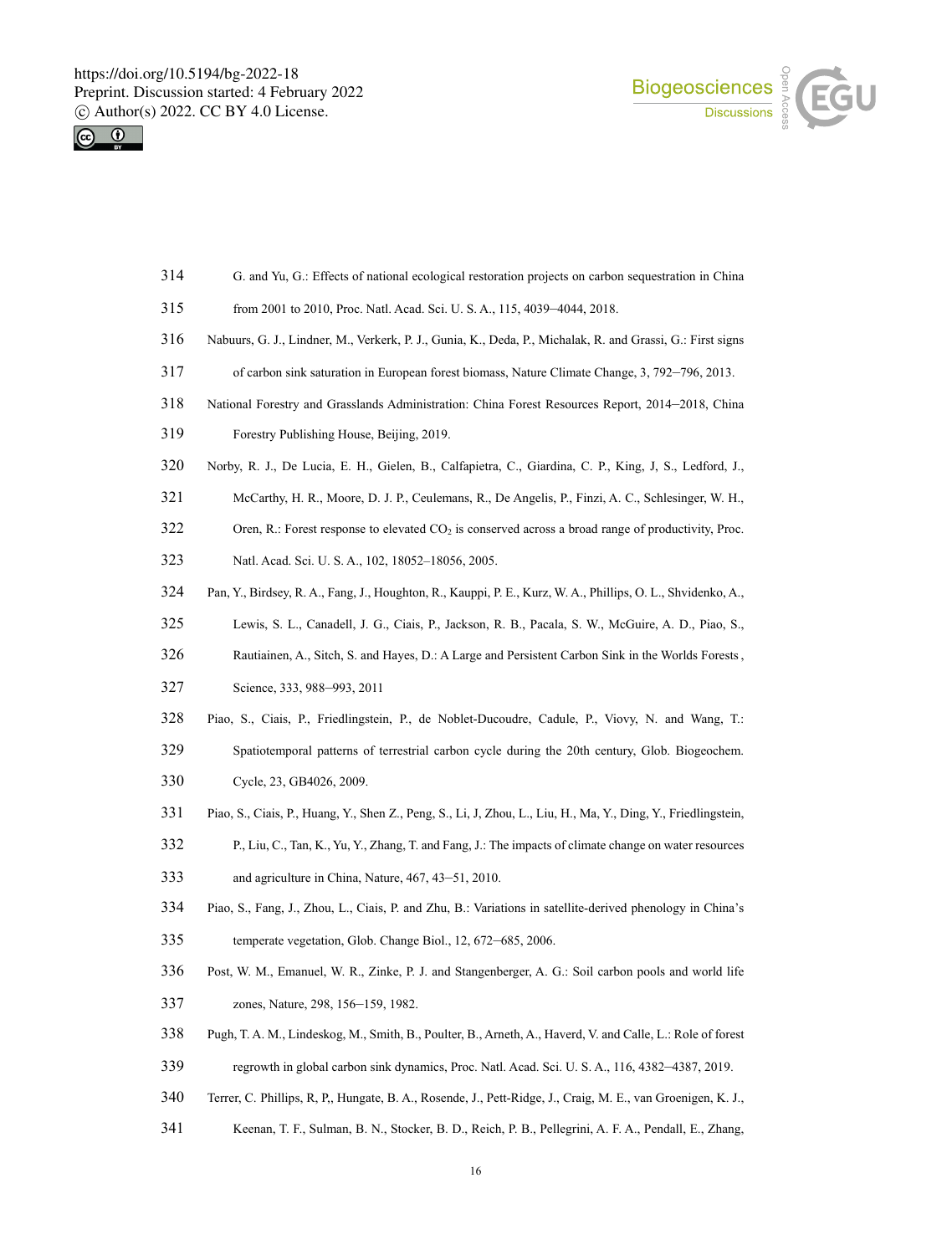



- H., Evans, R. D., Carrillo, Y., Fisher, J. B., van Sundert, K., Vicca, S. and Jackson, R. B.: A trade-
- off between plant and soil carbon storage under elevated CO2, Nature, 591, 599–603, 2021.
- Tian, H, Melillo, J., Lu, C., Kicklighter, D., Liu, M., Ren, W., Xu, X., Chen, G., Zhang, C., Pan, S., Liu,
- J. and Running, S.: Chinas terrestrial carbon balance: Contributions from multiple global change
- factors, Glob. Biogeochem. Cycle, 25, GB1007, 2011.
- Wei, K. and Chen, W.: Climatology and trends of high temperature extremes across China in summer,
- Atmos. Ocean. Sci. Lett., 2, 153–158, 2009.
- Xu, B., Guo, Z., Piao, S. and Fang, J.: Biomass carbon stocks in China's forests between 2000 and 2050:

a prediction based on forest biomass-age relationships, Sci. China-Life Sci., 40, 587, 2010.

- Xu, W., Xiao, Y., Zhang, J., Yang, W., Zhang, L., Hull, V., Wang, Z., Zheng, H., Liu, J., Polasky, S., Jiang,
- L., Xiao, Y., Shi, X. and Rao, E.: Strengthening protected areas for biodiversity and ecosystem
- services in China, Proc. Natl. Acad. Sci. U. S. A., 114, 1601–1606, 2017.
- Yu, Z., You, W., Agathokleous, E., Zhou, G. Y. and Liu, S. R.: Forest management required for consistent
- carbon sink in China's forest plantations, For. Ecosyst., 8, 54, 2021.
- Zhang, C., Ju, W., Chen, J., Wang, X., Yang, L. and Zeng, G.: Disturbance-induced reduction of biomass
- carbon sinks of Chinas forests in recent years, Environ. Res. Lett., 10, 11, 2015.
- Zhang, C., Ju, W., Chen, J., Zan, M., Li, D., Zhou, Y. and Wang, X.: Chinas forest biomass carbon sink
- based on seven inventories from 1973 to 2008, Clim. Change, 118, 933–948, 2013.
- Zhang, Y., Wang, X., Pu, Y. and Zhang, J.: Changes in forest resource carbon storage in China between
- 1949 and 2018, Journal of Beijing Forestry University, 43, 1–14, 2021.
- Zhao, M, Yang, J., Zhao, N., Liu, Y., Wang, Y., Wilson, J. and Yue, T.: Estimation of Chinas forest stand
- biomass carbon sequestration based on the continuous biomass expansion factor model and seven
- forest inventories from 1977 to 2013, For. Ecol. Manage., 448, 528–534, 2019.
- Zhao, M., Yang, J., Zhao, N., Liu, Y., Wang, Y., Wilson, J. P. and Yue, T.: Estimation of the relative
- contributions of forest areal expansion and growth to Chinas forest stand biomass carbon
- sequestration from 1977 to 2018, J. Environ. Manage., 300, 113757, 2021.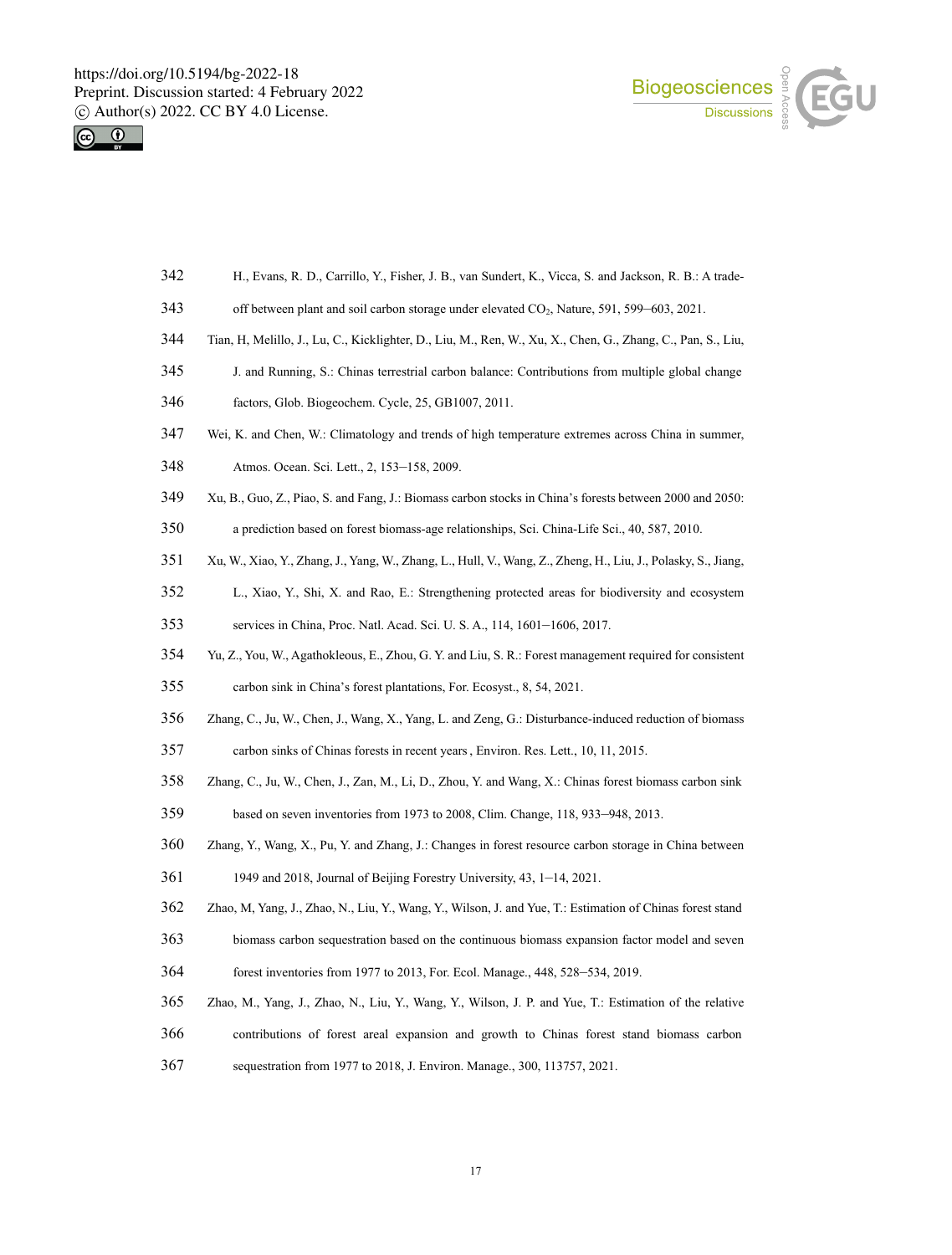



- Zhou, L., Tucker, C. J., Kaufmann, P. K., Slayback, D., Shabanov, N, V. and Myneni, R. B.: Variations
- in northern vegetation activity inferred from satellite data of vegetation index during 1981 to 1999,
- J. Geophys. Res.-Atmos., 106, 20069–20083, 2001.
-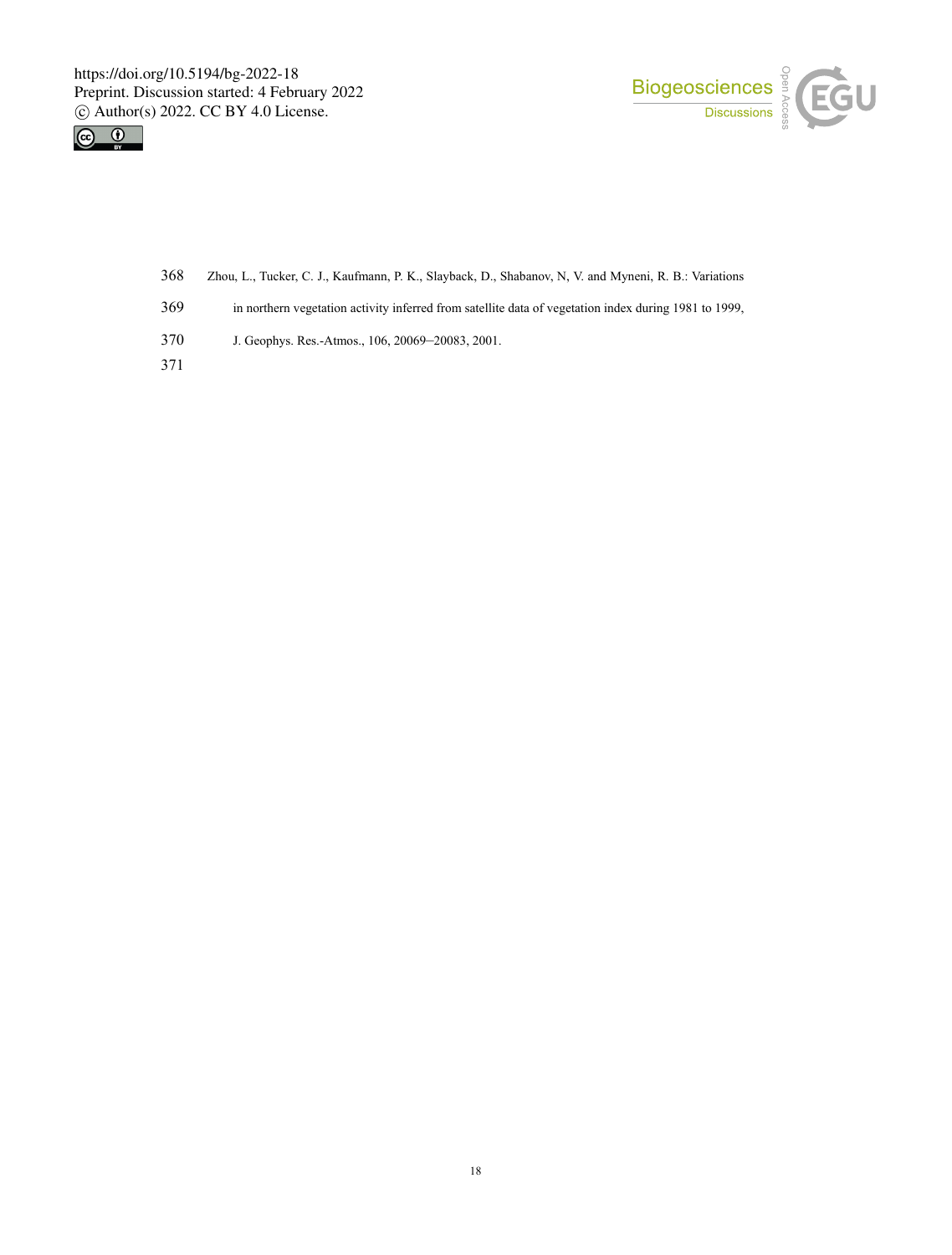



## 372 **Appendix A**

#### **Table A1** BEF function parameters of the main forest types in China<sup>a</sup> (Guo *et al* 2010)

|                                    | Function parameter: BEF= $a+b/x$ |        |                  |        |                  |  |
|------------------------------------|----------------------------------|--------|------------------|--------|------------------|--|
| Forest type                        | $\mathfrak a$                    | h      | $\boldsymbol{n}$ | $R^2$  | $\boldsymbol{P}$ |  |
| Picea, Abies                       | 0.5519                           | 48.861 | 24               | 0.7764 | < 0.001          |  |
| Cunninghamia lanceolata            | 0.4652                           | 19.141 | 90               | 0.9401 | < 0.001          |  |
| Cupress                            | 0.8893                           | 7.3965 | 19               | 0.8711 | < 0.001          |  |
| Larix                              | 0.6096                           | 33.806 | 34               | 0.8212 | < 0.001          |  |
| Pinus koraiensis                   | 0.5723                           | 16.489 | 22               | 0.9326 | < 0.001          |  |
| P. armandii                        | 0.4581                           | 32.666 | 10               | 0.7769 | < 0.001          |  |
| P. massoniana, P. yunnanensis      | 0.5034                           | 20.547 | 51               | 0.8676 | < 0.001          |  |
| P. sylvestris var mongolica        | 1.112                            | 2.6951 | 15               | 0.8478 | < 0.001          |  |
| P.s tabuliformis                   | 0.869                            | 9.1212 | 112              | 0.9063 | < 0.001          |  |
| Other pines and coniferous forests | 0.5292                           | 25.087 | 18               | 0.8622 | < 0.001          |  |
| Tsuga, Cryptomeria, Keteleeria     | 0.3491                           | 39.816 | 30               | 0.7899 | < 0.001          |  |
| Mixed conifer-deciduous forest     | 0.8136                           | 18.466 | 10               | 0.9953 | < 0.001          |  |
| Betula                             | 1.0687                           | 10.237 | 9                | 0.7045 | < 0.001          |  |
| Casuarina                          | 0.7441                           | 3.2377 | 10               | 0.9549 | < 0.001          |  |
| Deciduous oaks                     | 1.1453                           | 8.547  | 12               | 0.9795 | < 0.001          |  |
| Eucalyptus                         | 0.8873                           | 4.5539 | 20               | 0.802  | < 0.001          |  |
| Lucidophyllous forests             | 0.9292                           | 6.494  | 23               | 0.8259 | < 0.001          |  |
| Mixed deciduous and Sassafras      | 0.9788                           | 5.3764 | 32               | 0.9333 | < 0.001          |  |
| Nonmerchantable woods              | 1.1783                           | 5.5585 | 17               | 0.9483 | < 0.001          |  |
| Populus                            | 0.4969                           | 26.973 | 13               | 0.9183 | < 0.001          |  |
| Tropical forest                    | 0.7975                           | 0.4204 | 18               | 0.8715 | < 0.001          |  |

 $374$  <sup>a</sup> where *a* and *b* are constants for a forest type and *x* (m<sup>3</sup> ha<sup>-1</sup>) is mean timber volume per unit area, the unit of BEF

 $375$  is Mg m<sup>-3</sup>; n is number of samples.

#### 376 **Reference**

| 377 | Guo, Z. D., Fang, J. Y., Pan, Y. D. and Birdsey, R.: Inventory-based estimates of forest biomass carbon |
|-----|---------------------------------------------------------------------------------------------------------|
| 378 | stocks in China: A comparison of three methods, For. Ecol. Manage., 259, 1225–1231, 2010.               |
| 379 |                                                                                                         |
| 380 |                                                                                                         |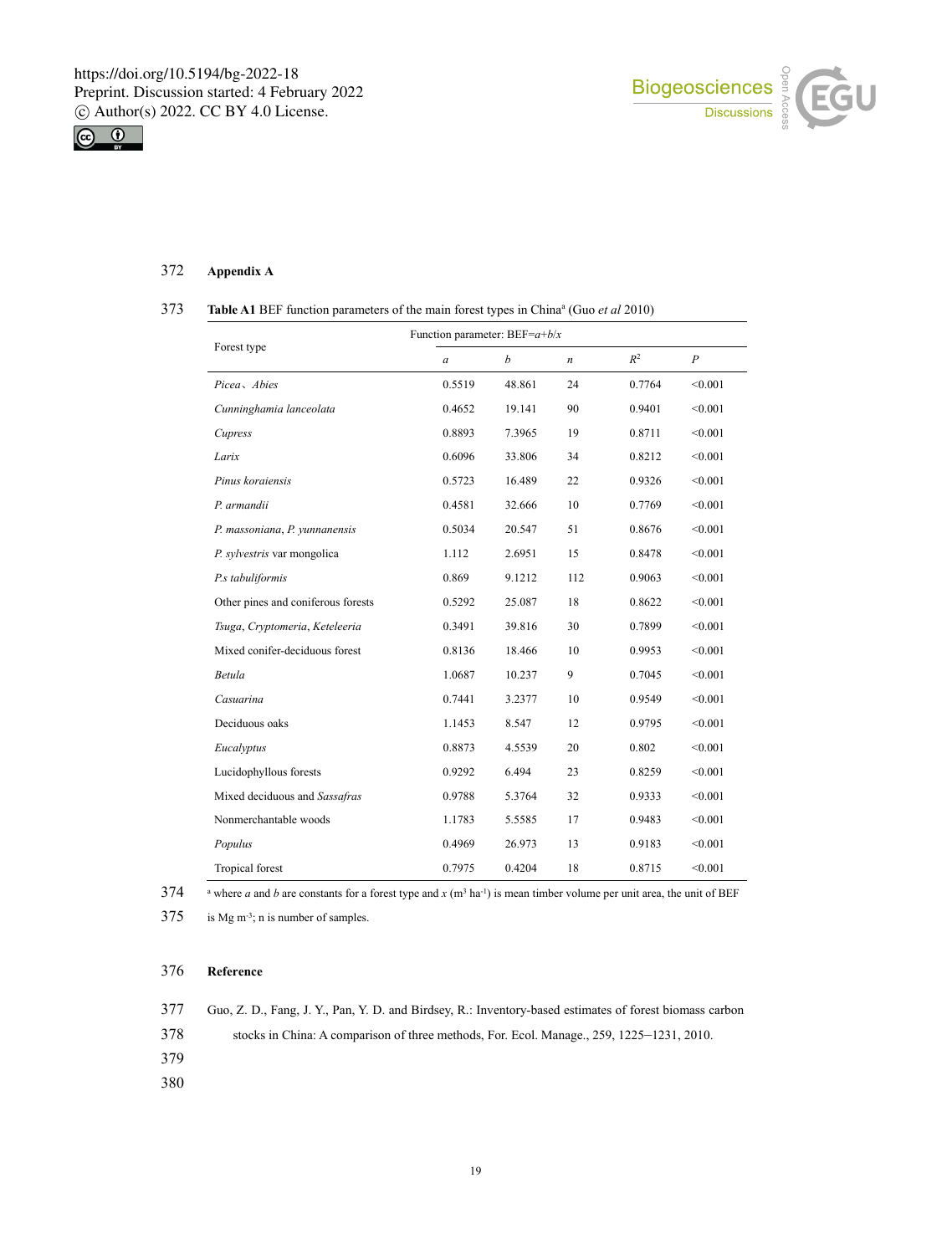



## 381 **Table A2** Area, biomass C pool (CP), C density (CD) and C sink (CD) of different zonal forest types in

### 382 China

| Zonal forest types                          | Period        | Area     | CP   | CD                     | CS                        |
|---------------------------------------------|---------------|----------|------|------------------------|---------------------------|
|                                             |               | $104$ ha | Tg C | $MgC$ ha <sup>-1</sup> | $Tg C year$ <sup>-1</sup> |
| Cold-temperate coniferous<br>forest         | 1977-1981     | 2174     | 1463 | 67.3                   |                           |
|                                             | 1984-1988     | 2196     | 1481 | 67.4                   | 2.6                       |
|                                             | 1989-1993     | 2350     | 1683 | 71.6                   | 40.4                      |
|                                             | 1994-1998     | 2131     | 1637 | 76.8                   | $-9.3$                    |
|                                             | 1999-2003     | 1826     | 1263 | 69.2                   | $-74.7$                   |
|                                             | 2004-2008     | 1805     | 1242 | 68.8                   | $-4.3$                    |
|                                             | 2009-2013     | 1803     | 1287 | 71.4                   | 8.9                       |
|                                             | 2014-2018     | 1885     | 1355 | 71.9                   | 13.8                      |
|                                             | $1977 - 2018$ |          |      |                        | $-2.9$                    |
| Temperate coniferous forest                 | 1977-1981     | 837      | 284  | 33.9                   |                           |
|                                             | 1984-1988     | 1055     | 319  | 30.3                   | 5.0                       |
|                                             | 1989-1993     | 1114     | 386  | 34.6                   | 13.3                      |
|                                             | 1994-1998     | 1025     | 335  | 32.7                   | $-10.2$                   |
|                                             | 1999-2003     | 1144     | 410  | 35.8                   | 15.0                      |
|                                             | 2004-2008     | 1573     | 552  | 35.1                   | 28.4                      |
|                                             | 2009-2013     | 1707     | 616  | 36.1                   | 12.9                      |
|                                             | 2014-2018     | 1773     | 689  | 38.8                   | 14.5                      |
|                                             | $1977 - 2018$ |          |      |                        | 10.9                      |
| Temperate deciduous broad-<br>leaved forest | 1977-1981     | 2425     | 870  | 35.9                   |                           |
|                                             | 1984-1988     | 3793     | 1400 | 36.9                   | 75.7                      |
|                                             | 1989-1993     | 4129     | 1539 | 37.3                   | 27.8                      |
|                                             | 1994-1998     | 3694     | 1566 | 42.4                   | 5.4                       |
|                                             | 1999-2003     | 3824     | 1626 | 42.5                   | 11.8                      |
|                                             | 2004-2008     | 3820     | 1577 | 41.3                   | $-9.7$                    |
|                                             | 2009-2013     | 3838     | 1687 | 44.0                   | 22.1                      |
|                                             | 2014-2018     | 3590     | 1772 | 49.4                   | 17.0                      |
|                                             | $1977 - 2018$ |          |      |                        | 24.4                      |
| Temperate/subtropical mixed<br>forest       | 1977-1981     | 3697     | 816  | 22.1                   |                           |
|                                             | 1984-1988     | 3459     | 703  | 20.3                   | $-16.2$                   |
|                                             | 1989-1993     | 4158     | 901  | 21.7                   | 39.7                      |
|                                             | 1994-1998     | 4239     | 1016 | 24.0                   | 23.1                      |
|                                             | 1999-2003     | 4528     | 1256 | 27.7                   | 47.9                      |
|                                             | 2004-2008     | 3855     | 1156 | 30.0                   | $-20.0$                   |
|                                             | 2009-2013     | 3720     | 1203 | 32.3                   | 9.4                       |
|                                             | 2014-2018     | 3948     | 1413 | 35.8                   | 42.0                      |
|                                             | $1977 - 2018$ |          |      |                        | 16.1                      |
| Evergreen broad-leaved forest               | 1977-1981     | 3217     | 1284 | 39.9                   |                           |
|                                             | 1984-1988     | 2666     | 982  | 36.8                   | $-43.2$                   |